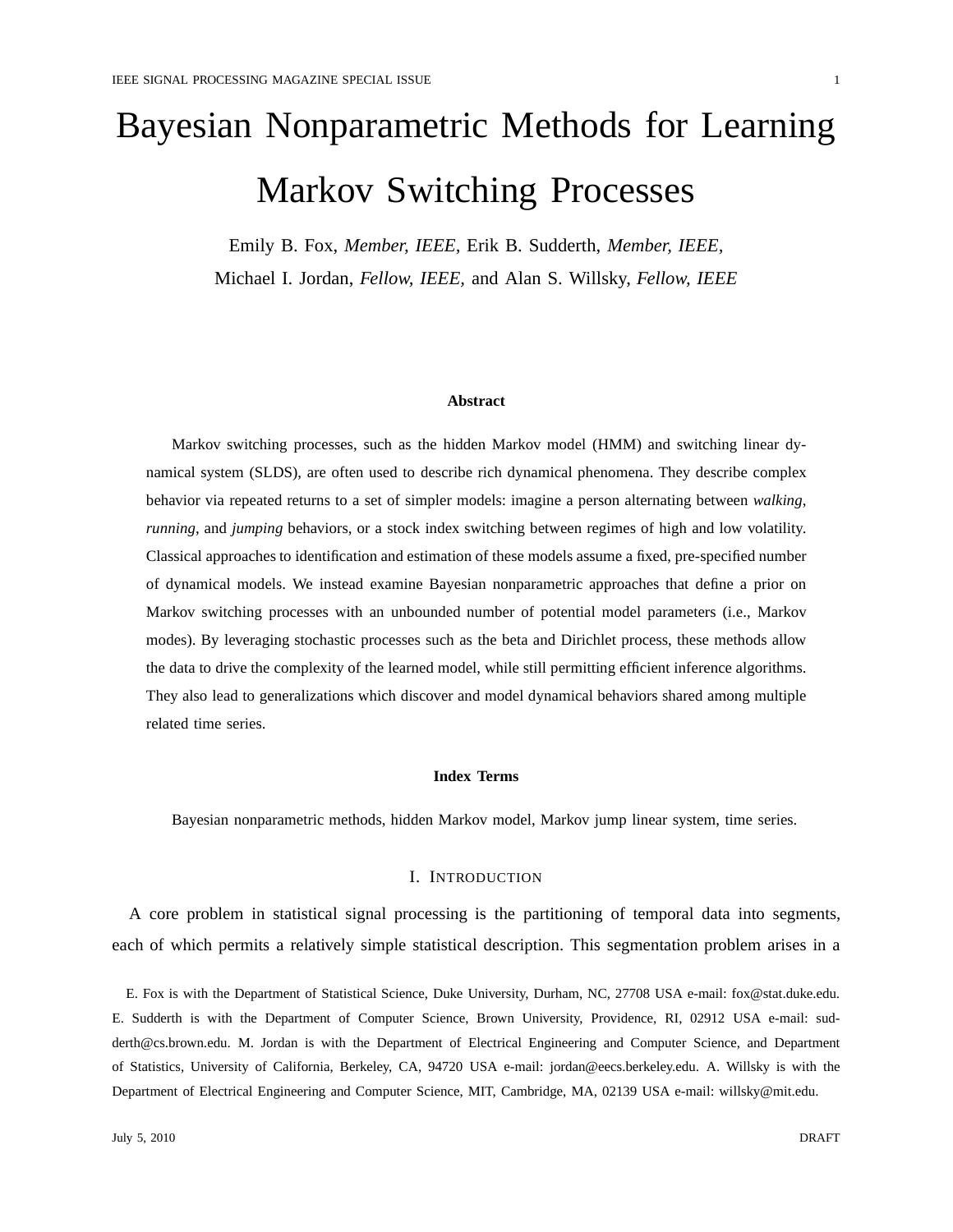variety of applications, in areas as diverse as speech recognition, computational biology, natural language processing, finance, and cryptanalysis. While in some cases the problem is merely that of detecting temporal changes—in which case the problem can be viewed as one of changepoint detection—in many other cases the temporal segments have a natural meaning in the domain and the problem is to recognize recurrence of a meaningful entity (e.g., a particular speaker, a gene, a part of speech, or a market condition). This leads naturally to state-space models, where the entities that are to be detected are encoded in the state.

The classical example of a state-space model for segmentation is the hidden Markov model (HMM) [1]. The HMM is based on a discrete state variable and on the probabilistic assertions that the state transitions are Markovian and that the observations are conditionally independent given the state. In this model, temporal segments are equated with states, a natural assumption in some problems but a limiting assumption in many others. Consider, for example, the dance of a honey bee as it switches between a set of *turn right*, *turn left*, and *waggle* dances. It is natural to view these dances as the temporal segments, as they "permit a relatively simple statistical description." But each dance is not a set of conditionally independent draws from a fixed distribution as required by the HMM—there are additional dynamics to account for. Moreover, it is natural to model these dynamics using continuous variables. These desiderata can be accommodated within the richer framework of *Markov switching processes*, specific examples of which include the *switching vector autoregressive* (VAR) process and the *switching linear dynamical system* (SLDS). These models distinguish between the discrete component of the state, which is referred to as a "mode," and the continuous component of the state, which captures the continuous dynamics associated with each mode. These models have become increasingly prominent in applications in recent years [2]–[8].

While Markov switching processes address one key limitation of the HMM, they inherit various other limitations of the HMM. In particular, the discrete component of the state in the Markov switching process has no topological structure (beyond the trivial discrete topology). Thus it is not easy to compare state spaces of different cardinality and it is not possible to use the state space to encode a notion of similarity between modes. More broadly, many problems involve a collection of state-space models (either HMMs or Markov switching processes), and within the classical framework there is no natural way to talk about overlap between models. A particular instance of this problem arises when there are multiple time series, and where we wish to use overlapping subsets of the modes to describe the different time series. In Sec. IV we discuss a concrete example of this problem where the time series are motion-capture videos of humans engaging in exercise routines, and where the modes are specific exercises, such as "jumping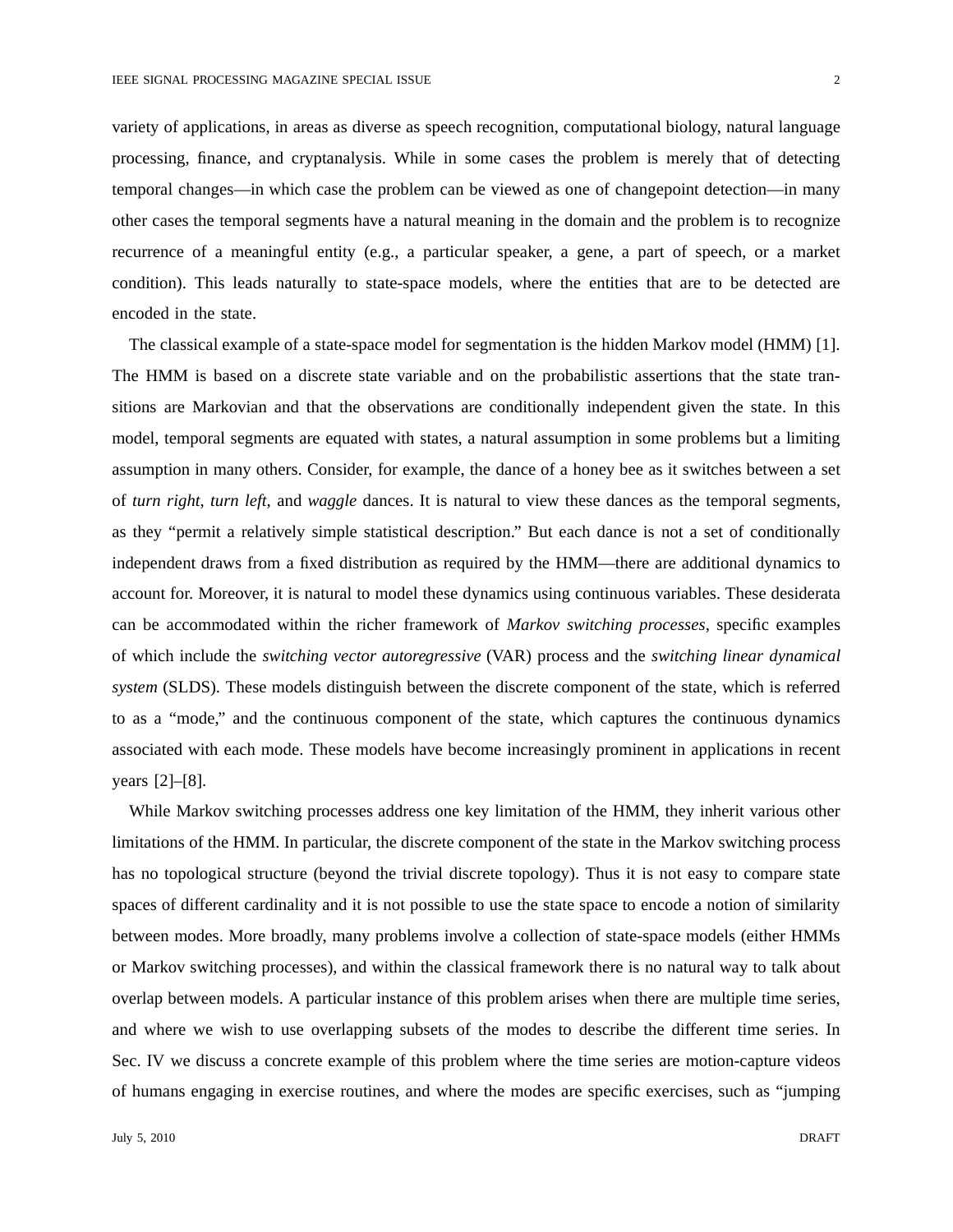jacks," or "squats." We aim to capture the notion that two different people can engage in the same exercise

(e.g., jumping jacks) during their routine.

To address these problems we need to move beyond the simple discrete Markov chain as a description of temporal segmentation. In this article, we describe a richer class of stochastic processes known as *combinatorial stochastic processes* that provide a useful foundation for the design of flexible models for temporal segmentation. Combinatorial stochastic processes have been studied for several decades in probability theory (see, e.g., [9]), and they have begun to play a role in statistics as well, most notably in the area of Bayesian nonparametric statistics where they yield Bayesian approaches to clustering and survival analysis (see, e.g., [10]). The work that we present here extends these efforts into the time series domain. As we aim to show, there is a natural interplay between combinatorial stochastic processes and state-space descriptions of dynamical systems.

Our primary focus is on two specific stochastic processes—the *Dirichlet process* and the *beta process* and their role in describing modes in dynamical systems. The Dirichlet process provides a simple description of a clustering process where the number of clusters is not fixed a priori. Suitably extended to a *hierarchical Dirichlet process* (HDP), this stochastic process provides a foundation for the design of state-space models in which the number of modes is random and inferred from the data. In Sec. II, we discuss the HDP and its connection to the HMM. Building on this connection, Sec. III shows how the HDP can be used in the context of Markov switching processes with conditionally linear dynamical modes. Finally, in Sec. IV we discuss the beta process and show how it can be used to capture notions of similarity among sets of modes in modeling multiple time series.

# II. HIDDEN MARKOV MODELS

The hidden Markov model, or *HMM*, generates a sequence of latent modes via a discrete-valued Markov chain [1]. Conditioned on this mode sequence, the model assumes that the observations, which may be discrete or continuous valued, are independent. The HMM is the most basic example of a Markov switching process, and forms the building block for more complicated processes examined later.

# *A. Finite HMM*

Let  $z_t$  denote the *mode* of the Markov chain at time t, and  $\pi_j$  the mode-specific *transition distribution* for mode j. Given the mode  $z_t$ , the observation  $y_t$  is conditionally independent of the observations and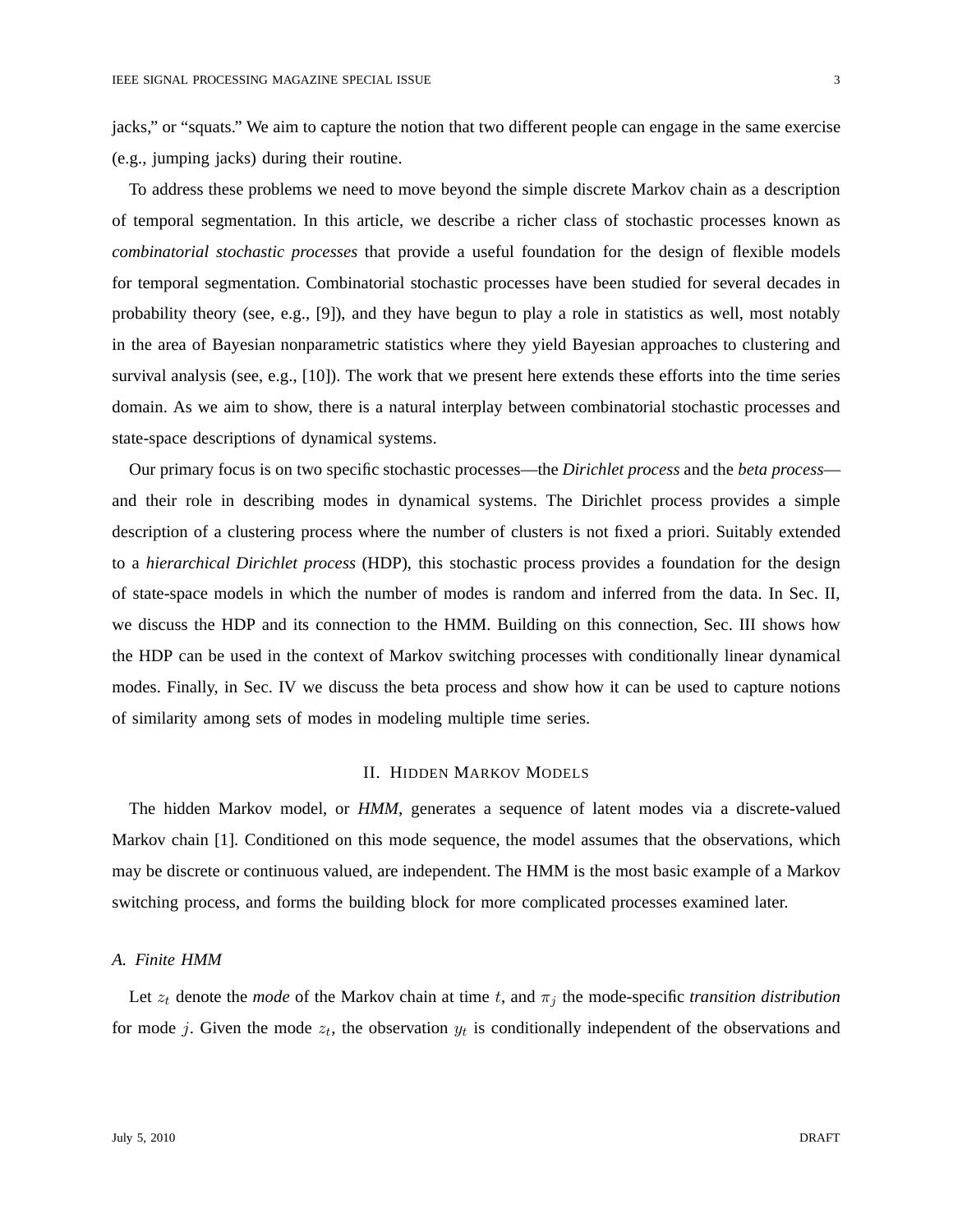

Fig. 1. Graphical representations of three Markov switching processes: (a) hidden Markov Model (HMM), (b) order 2 switching vector autoregressive (VAR) process, and (c) switching linear dynamical system (SLDS). For all models, a discrete-valued Markov process  $z_t$  evolves as  $z_{t+1}|\{\pi_k\}_{k=1}^K$ ,  $z_t \sim \pi_{z_t}$ . For the HMM, observations are generated as  $y_t|\{\theta_k\}_{k=1}^K$ ,  $z_t \sim F(\theta_{z_t})$ , whereas the switching VAR(2) process assumes  $y_t \sim \mathcal{N}(A_1^{(z_t)}y_{t-1} + A_2^{(z_t)}y_{t-2}, \Sigma^{(z_t)})$ . The SLDS instead relies on a latent, continuous-valued Markov state  $x_t$  to capture the history of the dynamical process as specified in Eq. (15).

modes at other time steps. The generative process can be described  $as<sup>1</sup>$ 

$$
z_t \mid z_{t-1} \sim \pi_{z_{t-1}}
$$
  
\n
$$
y_t \mid z_t \sim F(\theta_{z_t})
$$
\n(1)

for an indexed family of distributions  $F(\cdot)$  (e.g., multinomial for discrete data or multivariate Gaussian for real, vector-valued data), where  $\theta_i$  are the *emission parameters* for mode i. The directed graphical model associated with the HMM is shown in Fig. 1(a).

One can equivalently represent the HMM via a set of *transition probability measures*  $G_j = \sum_{k=1}^K \pi_{jk} \delta_{\theta_k}$ , where  $\delta_{\theta}$  is a unit mass concentrated at  $\theta$ . Instead of employing *transition distributions* on the set of integers (i.e., modes) which index into the collection of emission parameters, we operate directly in the parameter space  $\Theta$ , and transition between emission parameters with probabilities  $\{G_i\}$ . Specifically, let  $j_{t-1}$  be the unique emission parameter index j such that  $\theta'_{t-1} = \theta_j$ . Then,

$$
\theta'_{t} \mid \theta'_{t-1} \sim G_{j_{t-1}}
$$
\n
$$
y_{t} \mid \theta'_{t} \sim F(\theta'_{t}).
$$
\n(2)

Here,  $\theta'_t \in \{\theta_1,\ldots,\theta_K\}$  takes the place of  $\theta_{z_t}$  in Eq. (1). A visualization of this process is shown by the trellis diagram of Fig. 2.

One can consider a *Bayesian HMM* by treating the transition probability measures  $G_j$  as *random*<sup>2</sup>, and endowing them with a prior. Since the probability measures are solely distinguished by their weights

<sup>&</sup>lt;sup>1</sup>The notation  $x \sim F$  indicates that the random variable x is drawn from a distribution F. We use bar notation  $x \mid F \sim F$ to specify conditioned upon random variables, such as a random distribution.

<sup>&</sup>lt;sup>2</sup>Formally, a random measure on a measurable space  $\Theta$ , with sigma algebra  $\mathcal{A}$ , is defined as a stochastic process whose index set is A. That is,  $G(A)$  is a non-negative random variable for each  $A \in \mathcal{A}$ .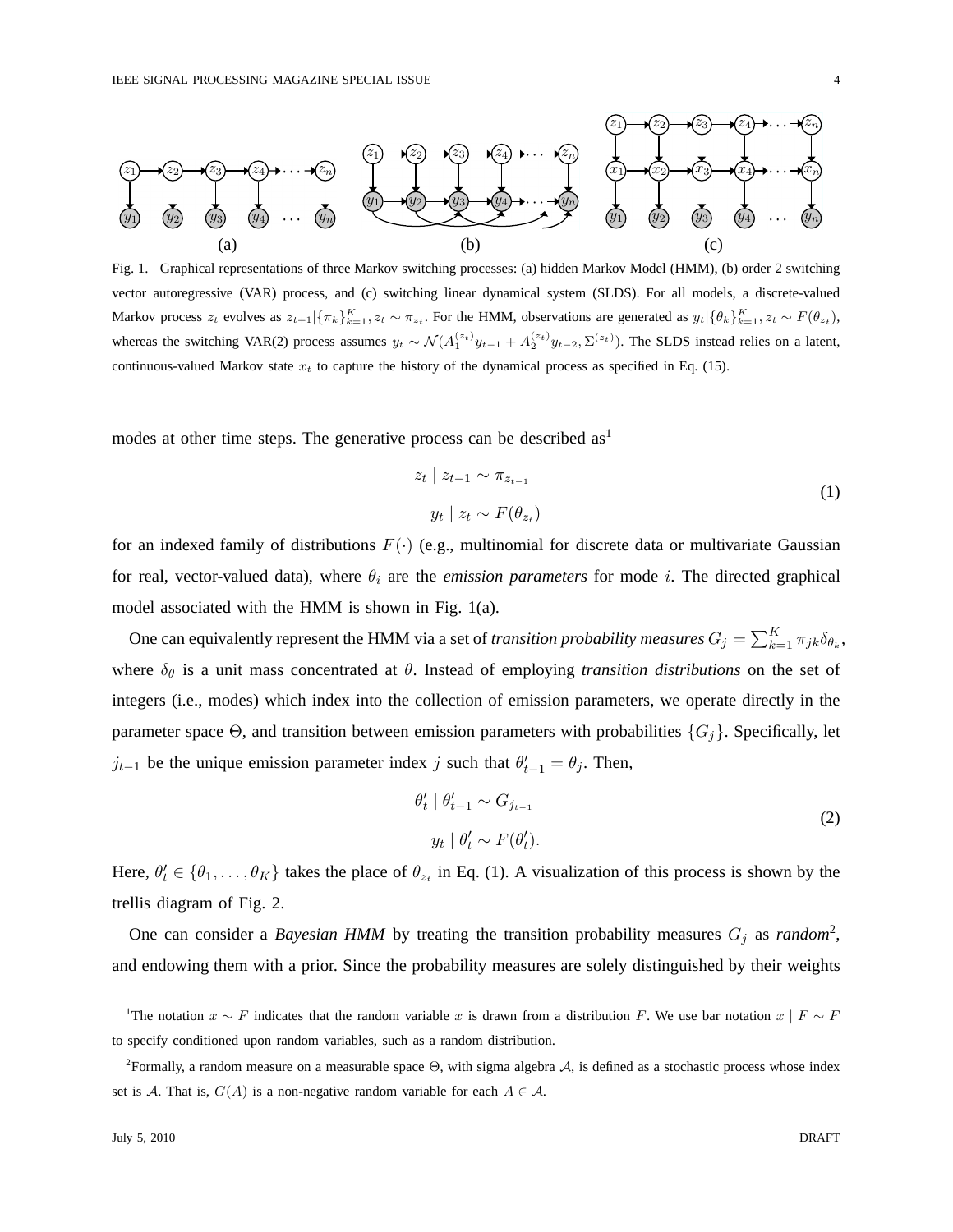

Fig. 2. *Left:* Trellis representation of an HMM. Each circle represents one of the K possible HMM emission parameters at various time steps. The highlighted circles indicate the selected emission parameter  $\theta'_t$  at time t, and the arrows represent the set of possible transitions from that HMM mode to each of the  $K$  possible next modes. The weights of these arrows indicate the relative probability of the transitions encoded by the mode-specific transition probability measures  $G_j$ . *Middle:* Transition probability measures G1, G2, and G<sup>3</sup> corresponding to the example trellis diagram. *Right:* A representation of the HMM observations  $y_t$ , which are drawn from emission distributions parameterized by the highlighted nodes.

on the shared set of emission parameters  $\{\theta_1, \ldots, \theta_K\}$ , we consider a prior that independently handles these components. Specifically, take the weights  $\pi_j = [\pi_{j1} \dots \pi_{jK}]$  (i.e., transition distributions) to be independent draws from a K-dimensional Dirichlet distribution,

$$
\pi_j \sim \text{Dir}(\alpha_1, \dots, \alpha_K) \qquad j = 1, \dots, K,\tag{3}
$$

implying that  $\sum_{k} \pi_{jk} = 1$ , as desired. Then, assume that the atoms are drawn as  $\theta_j \sim H$  for some base measure  $H$  on the parameter space  $\Theta$ . Depending on the form of the emission distribution, various choices of H lead to computational efficiencies via conjugate analysis.

## *B. Sticky HDP-HMM*

In the Bayesian HMM of the previous section, we assumed that the number of HMM modes  $K$  is known. But what if this is not the case? For example, in the speaker diarization task described in Sec. I, determining the number of speakers involved in the meeting is one of the primary inference *goals*. Moreover, even when a model adequately describes previous observations, it can be desirable to allow new modes to be added as more data are observed. For example, what if more speakers enter the meeting? To avoid restrictions on the size of the mode space, such scenarios naturally lead to priors on probability measures  $G_j$  that have an unbounded collection of support points  $\theta_k$ .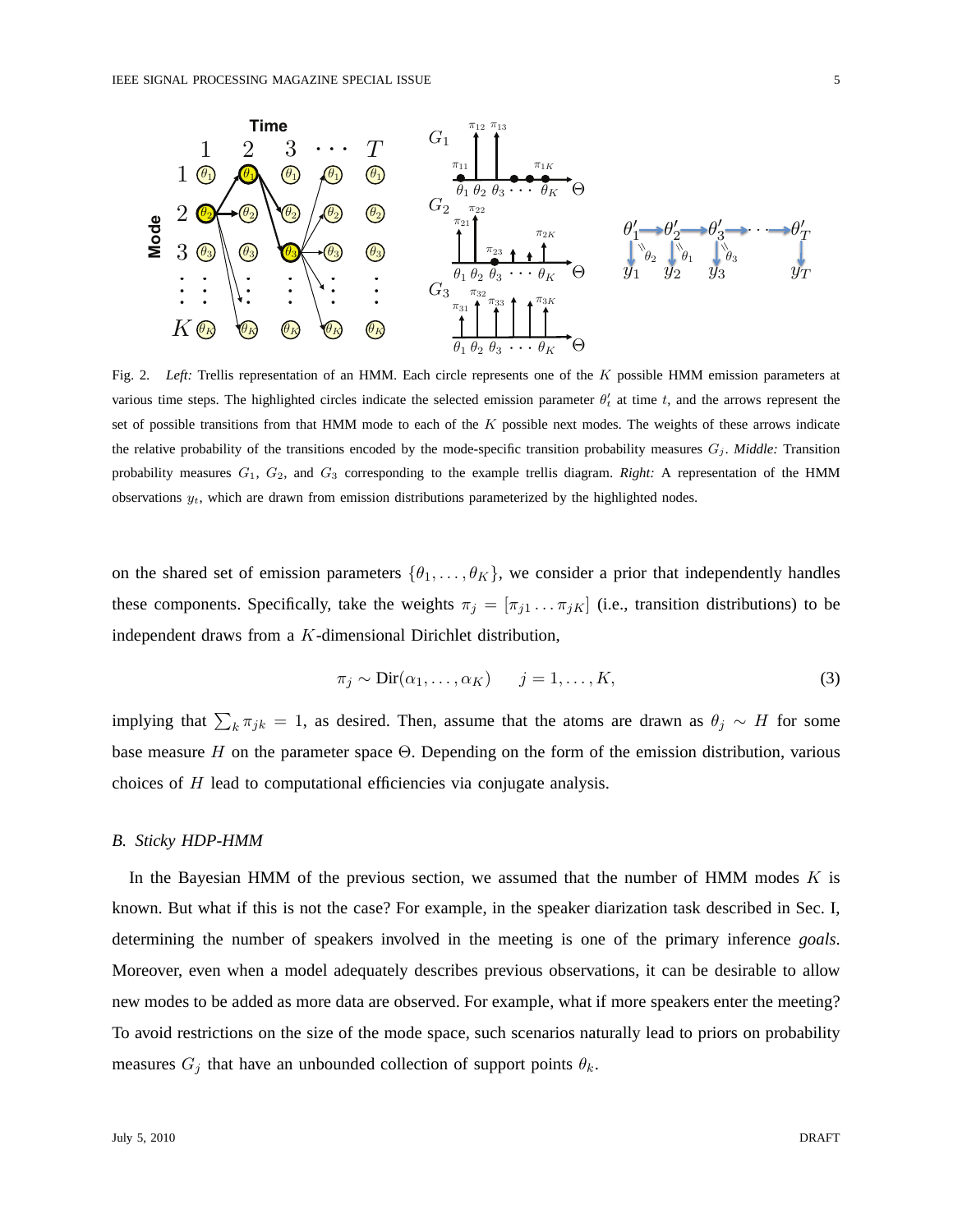The *Dirichlet process* (DP), denoted by  $DP(\gamma, H)$ , provides a distribution over countably infinite probability measures

$$
G_0 = \sum_{k=1}^{\infty} \beta_k \delta_{\theta_k} \qquad \theta_k \sim H \tag{4}
$$

on a parameter space Θ. The weights are sampled via a *stick-breaking construction* [11]:

$$
\beta_k = \nu_k \prod_{\ell=1}^{k-1} (1 - \nu_\ell) \qquad \nu_k \sim \text{Beta}(1, \gamma). \tag{5}
$$

In effect, we have divided a unit-length stick into lengths given by the weights  $\beta_k$ : the  $k^{th}$  weight is a random proportion  $v_k$  of the remaining stick after the first  $(k - 1)$  weights have been chosen. We denote this distribution by  $\beta \sim \text{GEM}(\gamma)$ . See Fig. 3 for a pictorial representation of this process.

The Dirichlet process has proven useful in many applications due to its clustering properties, which are clearly seen by examining the *predictive distribution* of draws  $\theta'_i \sim G_0$ . Because probability measures drawn from a Dirichlet process are discrete, there is a strictly positive probability of multiple observations  $\theta'_i$  taking identical values within the set  $\{\theta_k\}$ , with  $\theta_k$  defined as in Eq. (4). For each value  $\theta'_i$ , let  $z_i$  be



Fig. 3. Pictorial representation of the stickbreaking construction of the Dirichlet process.

an indicator random variable that picks out the unique value  $\theta_k$  such that  $\theta'_i = \theta_{z_i}$ . Blackwell and MacQueen [12] derived a Pólya urn representation of the  $\theta_i'$ :

$$
\theta'_{i} \mid \theta'_{1}, \dots, \theta'_{i-1} \sim \frac{\gamma}{\gamma + i - 1} H + \sum_{j=1}^{i-1} \frac{1}{\gamma + i - 1} \delta_{\theta'_{j}}
$$

$$
\sim \frac{\gamma}{\gamma + i - 1} H + \sum_{k=1}^{K} \frac{n_{k}}{\gamma + i - 1} \delta_{\theta_{k}}.
$$
(6)

This implies the following predictive distribution on the indicator assignment variables:

$$
p(z_{N+1} = z \mid z_1, \dots, z_N, \gamma) = \frac{\gamma}{N + \gamma} \delta(z, K + 1) + \frac{1}{N + \gamma} \sum_{k=1}^{K} n_k \delta(z, k).
$$
 (7)

Here,  $n_k = \sum_{i=1}^{N} \delta(z_i, k)$  is the number of indicator random variables taking the value k, and  $K + 1$ is a previously unseen value. The discrete Kronecker delta  $\delta(z, k) = 1$  if  $z = k$ , and 0 otherwise. The distribution on partitions induced by the sequence of conditional distributions in Eq. (7) is commonly referred to as the *Chinese restaurant process*. Take i to be a customer entering a restaurant with infinitely many tables, each serving a unique dish  $\theta_k$ . Each arriving customer chooses a table, indicated by  $z_i$ ,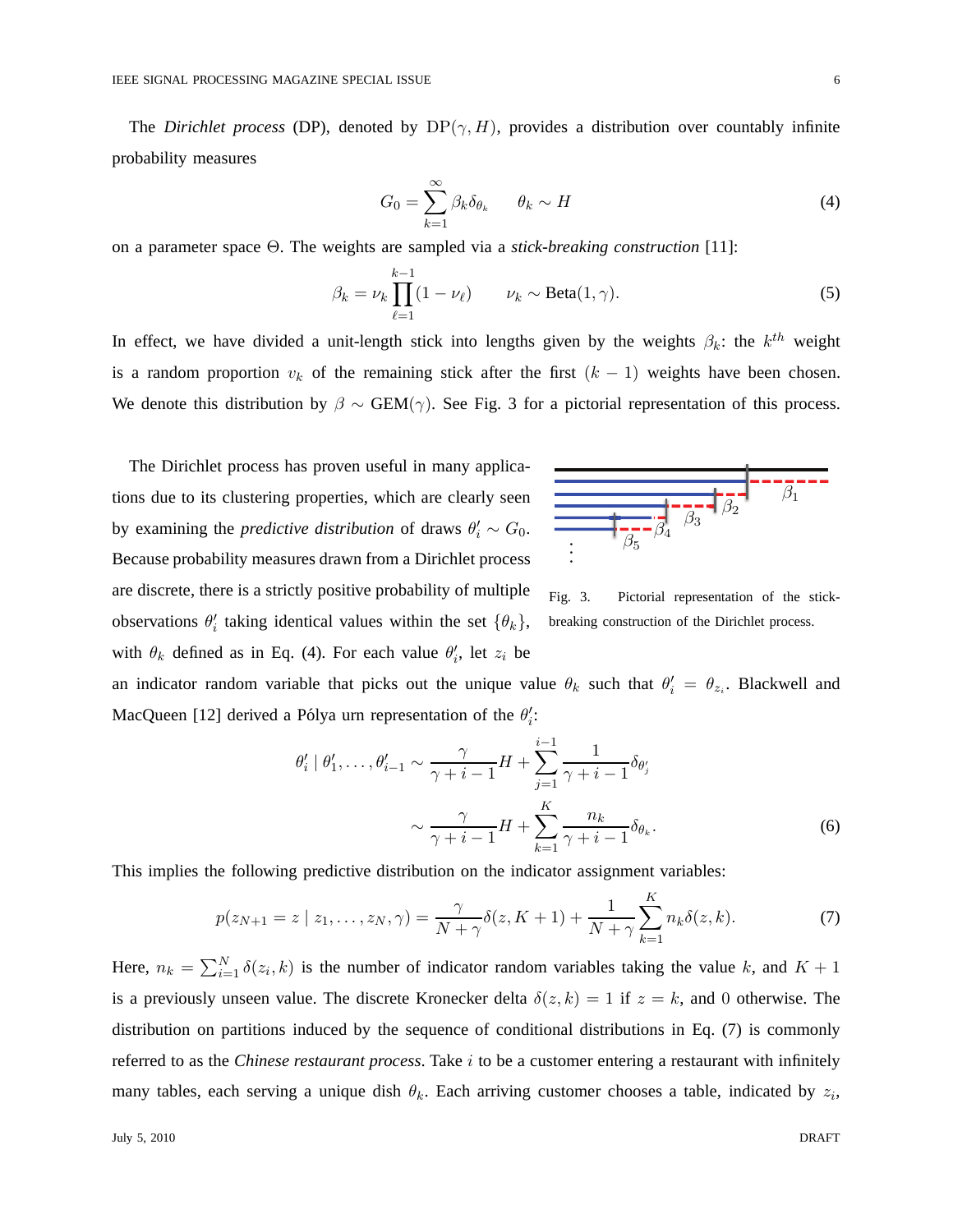in proportion to how many customers are currently sitting at that table. With some positive probability proportional to  $\gamma$ , the customer starts a new, previously unoccupied table  $K + 1$ . From the Chinese restaurant process, we see that the Dirichlet process has a reinforcement property that leads to a clustering at the values  $\theta_k$ . This representation also provides a means of sampling observations from a Dirichlet process without explicitly constructing the infinite probability measure  $G_0 \sim DP(\gamma, H)$ .

One could imagine using the Dirichlet process to define a prior on the set of HMM transition probability measures  $G_i$ . Taking each transition measure  $G_i$  as an independent draw from  $DP(\gamma, H)$  implies that these probability measures are of the form  $\sum_{k=1}^{\infty} \pi_{jk} \delta_{\theta_{jk}}$ , with weights  $\pi_j \sim \text{GEM}(\gamma)$  and atoms  $\theta_{jk} \sim H$ . Assuming H is absolutely continuous (e.g., a Gaussian distribution), this construction leads to transition measures with non-overlapping support (i.e.,  $\theta_{jk} \neq \theta_{\ell k'}$  with probability one.) Based on such a construction, we would move from one infinite collection of HMM modes to an entirely new collection at each transition step, implying that previously visited modes would *never* be revisited. This is clearly not what we intended. Instead, consider the *hierarchical Dirichlet process* (HDP) [13], which defines a collection of probability measures  $\{G_i\}$  on the same support points  $\{\theta_1, \theta_2, \dots\}$  by assuming that each discrete measure  $G_j$  is a variation on a global discrete measure  $G_0$ . Specifically, the Bayesian hierarchical specification takes  $G_j \sim DP(\alpha, G_0)$ , with  $G_0$  itself a draw from a Dirichlet process  $DP(\gamma, H)$ . Through this construction, one can show that the probability measures are described as

$$
G_0 = \sum_{k=1}^{\infty} \beta_k \delta_{\theta_k} \qquad \beta \mid \gamma \sim \text{GEM}(\gamma) \qquad \theta_k \mid H \sim H.
$$
  
\n
$$
G_j = \sum_{k=1}^{\infty} \pi_{jk} \delta_{\theta_k} \qquad \pi_j \mid \alpha, \beta \sim \text{DP}(\alpha, \beta) \qquad \theta_k \mid H \sim H.
$$
 (8)

Applying the HDP prior to the HMM, we obtain the *HDP-HMM* of Teh et. al. [13].

Extending the Chinese restaurant process analogy of the Dirichlet process, one can examine a Chinese restaurant *franchise* that describes the partitions induced by the HDP. In the context of the HDP-HMM, the infinite collection of emission parameters  $\theta_k$  determine a global menu of shared dishes. Each of these emission parameters is also associated with a single, unique restaurant in the franchise. The HDP-HMM assigns a customer  $\theta'_t$  to a restaurant based on the previous customer  $\theta'_{t-1}$ , since it is this parameter that determines the distribution of  $\theta'_t$  (see Eq. (2)). Upon entering the restaurant determined by  $\theta'_{t-1}$ , customer  $\theta'_t$  chooses a table with probability proportional to the current occupancy, just as in the Dirichlet process. The dishes for the tables are then chosen from the global menu  $G_0$  based on their popularity throughout the *entire* franchise, and it is through this pooling of dish selections that the HDP induces a *shared* sparse subset of model parameters.

By defining  $\pi_j \sim DP(\alpha, \beta)$ , the HDP prior encourages modes to have similar transition distributions.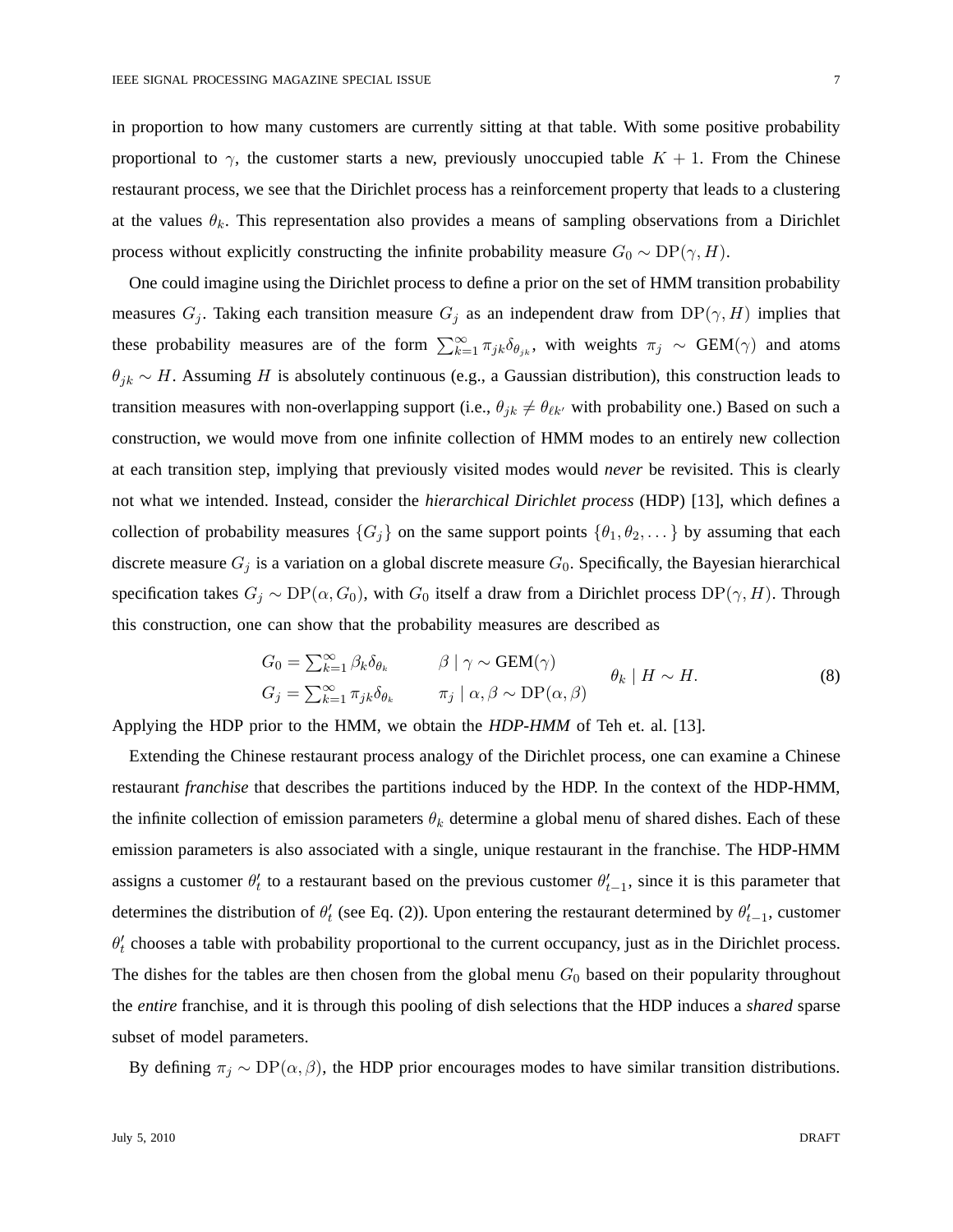

Fig. 4. (a)-(b) Mode sequences drawn from the HDP-HMM and sticky HDP-HMM priors, respectively. (c)-(e) Observation sequences corresponding to draws from a sticky HDP-HMM, an order 2 HDP-AR-HMM, and an order 1 BP-AR-HMM with five time series offset for clarity. The observation sequences are colored by the underlying mode sequences.

In particular, the mode-specific transition distributions are *identical* in expectation:

$$
\mathbb{E}[\pi_{jk} \mid \beta] = \beta_k. \tag{9}
$$

Although it is through this construction that a shared sparse mode space is induced, we see from Eq. (9) that the HDP-HMM does not differentiate self–transitions from moves between different modes. When modeling data with mode persistence, the flexible nature of the HDP-HMM prior allows for mode sequences with unrealistically fast dynamics to have large posterior probability, thus impeding identification of a compact dynamical model which best explains the observations. See an example mode sequence in Fig. 4(a). The HDP-HMM places only a small prior penalty on creating an extra mode, but no penalty on that mode having a similar emission parameter to another mode, nor on the time series rapidly switching between two modes. The increase in likelihood by fine-tuning the parameters to the data can counteract the prior penalty on creating this extra mode, leading to significant posterior uncertainty. These rapid dynamics are unrealistic for many real datasets. For example, in the speaker diarization task, it is very unlikely in that two speakers are rapidly switching who is speaking. Such fast-switching dynamics can harm the predictive performance of the learned model since parameters are informed by fewer data points. Additionally, in some applications one cares about the accuracy of the inferred label sequence instead of just doing model averaging. In such applications, one would like to be able to incorporate prior knowledge that slow, smoothly varying dynamics are more likely.

To address these issues, Fox et. al. [14] proposed to instead sample transition distributions  $\pi_j$  as:

$$
\beta | \gamma \sim \text{GEM}(\gamma)
$$
  

$$
\pi_j | \alpha, \kappa, \beta \sim \text{DP}\left(\alpha + \kappa, \frac{\alpha \beta + \kappa \delta_j}{\alpha + \kappa}\right).
$$
 (10)

Here,  $(\alpha\beta + \kappa\delta_j)$  indicates that an amount  $\kappa > 0$  is added to the  $j^{th}$  component of  $\alpha\beta$ . This construction increases the expected probability of self-transition by an amount proportional to  $\kappa$ . Specifically, the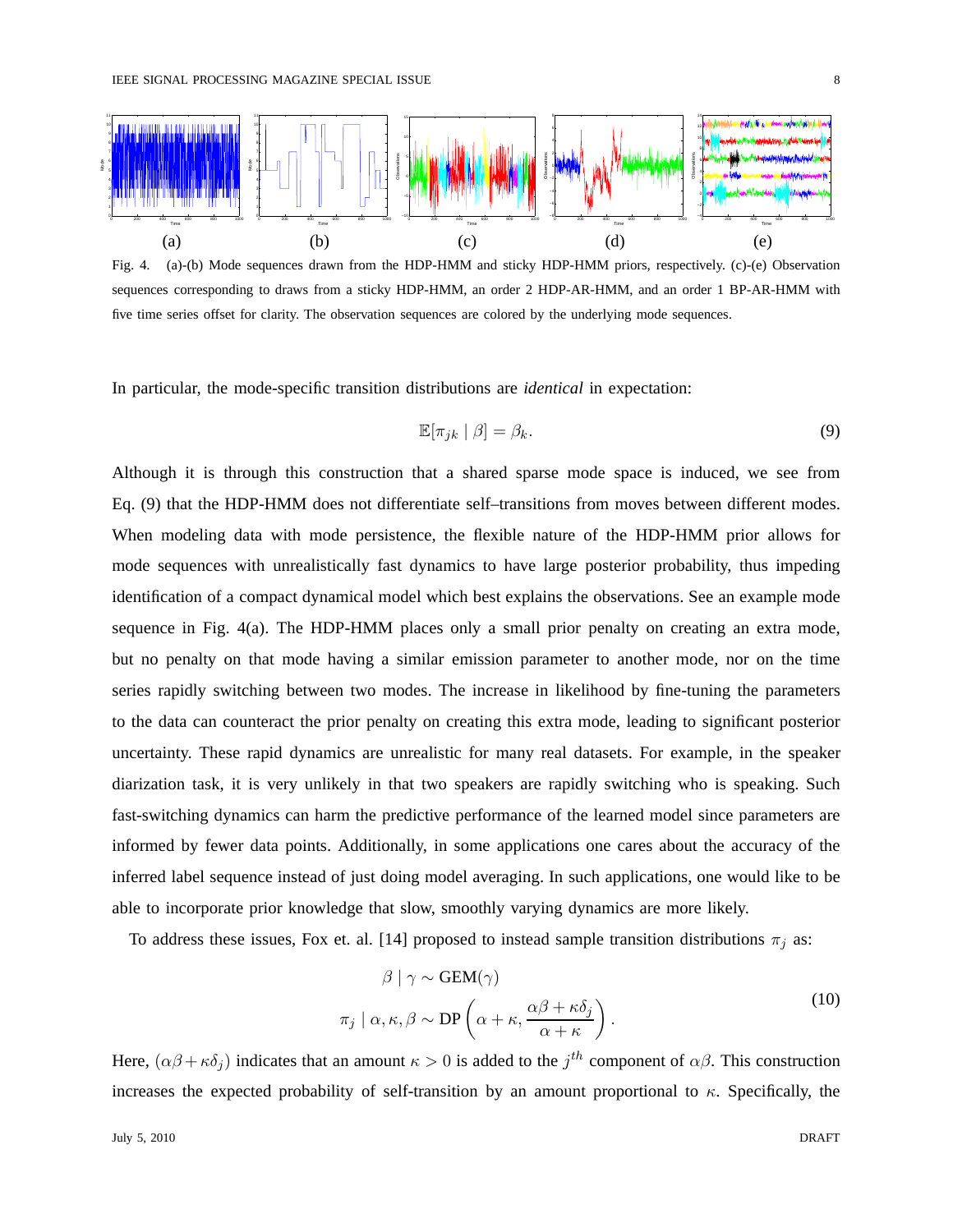

Fig. 5. Graphical representations of three Bayesian nonparametric variants of the Markov switching processes shown in Fig. 1. The *plate* notation is used to compactly represent replication of nodes in the graph [13], with the number of replicates indicated by the number in the corner of the plate. (a) The sticky HDP-HMM. The mode evolves as  $z_{t+1}|\{\pi_k\}_{k=1}^{\infty}, z_t \sim \pi_{z_t}$ , where  $\pi_k|\alpha,\kappa,\beta \sim \text{DP}(\alpha+\kappa, (\alpha\beta+\kappa\delta_k)/(\alpha+\kappa))$  and  $\beta|\gamma \sim \text{GEM}(\gamma)$ , and observations are generated as  $y_t|\{\theta_k\}_{k=1}^{\infty}$ ,  $z_t \sim F(\theta_{z_t})$ . The HDP-HMM of [13] has  $\kappa = 0$ . (b) A switching VAR(2) process and (c) SLDS, each with a sticky HDP-HMM prior on the Markov switching process. The dynamical equations are as in Eq. (17).

expected set of weights for transition distribution  $\pi_j$  is a convex combination of those defined by  $\beta$  and mode-specific weight defined by  $\kappa$ :

$$
\mathbb{E}[\pi_{jk} \mid \beta, \kappa] = \frac{\alpha}{\alpha + \kappa} \beta_k + \frac{\kappa}{\alpha + \kappa} \delta(j, k). \tag{11}
$$

When  $\kappa = 0$  the original HDP-HMM of Teh et. al. [13] is recovered. Because positive  $\kappa$  values increase the prior probability  $\mathbb{E}[\pi_{ij} | \beta]$  of self-transitions, this model is referred to as the *sticky* HDP-HMM. See the graphical model of Fig. 5(a), and the mode sequence sample path of Fig. 4(b). The  $\kappa$  parameter is reminiscent of the self-transition bias parameter of the infinite HMM [15], a precursor of the HDP-HMM. However, that paper relied on heuristic, approximate inference methods. The full connection between the infinite HMM and the HDP, as well as the development of a globally consistent inference algorithm, was made in [13], but without a treatment of a self-transition parameter. Note that in the formulation of Fox et. al. [14], the HDP concentration parameters  $\alpha$  and  $\gamma$ , and the sticky parameter  $\kappa$ , are given priors and are thus learned from the data as well. The flexibility garnered by incorporating learning of the sticky parameter within a cohesive Bayesian framework allows the model to additionally capture fast mode-switching if such dynamics are present in the data.

In [14], the sticky HDP-HMM was applied to the speaker diarization task, which we recall involves segmenting an audio recording into speaker-homogeneous regions, while simultaneously identifying the number of speakers. The data for the experiments consisted of a standard benchmark data set distributed by NIST as part of the Rich Transcription 2004-2007 meeting recognition evaluations [16], with the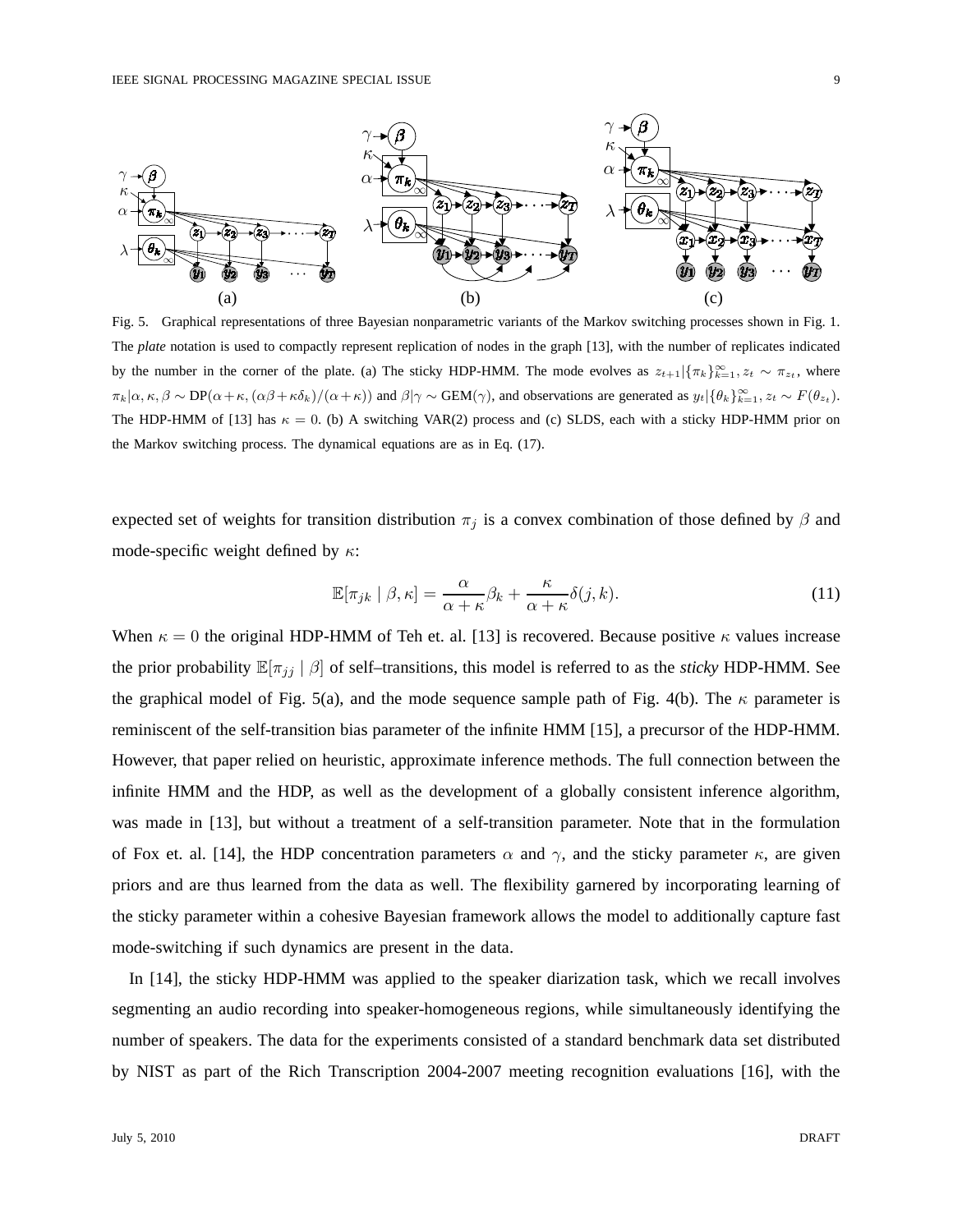observations taken to be the first 19 Mel Frequency Cepstral Coefficients (MFCCs) computed over short, overlapping windows. Because the speaker-specific emissions are not well-approximated by a single Gaussian, a Dirichlet process mixture of Gaussian extension of the sticky HDP-HMM was considered. The sticky parameter proved pivotal in learning such multimodal emission distributions. Combining both the mode-persistence captured by the sticky HDP-HMM, along with a model allowing multimodal emissions, state-of-the-art speaker diarization performance was achieved.

# III. MARKOV JUMP LINEAR SYSTEMS

The HMM's assumption of conditionally independent observations is often insufficient in capturing the temporal dependencies present in many real datasets. Recall the example of the dancing honey bees from Sec. I. In such cases, one can consider more complex Markov switching processes, namely the class of *Markov jump-linear systems* (MJLS), in which each dynamical mode is modeled via a linear dynamical process. Just as with the HMM, the switching mechanism is based on an underlying discrete-valued Markov mode sequence. Switched affine and piecewise affine models, which we do not consider in this paper, instead allow mode transitions to depend on the continuous state of the dynamical system [17].

# *A. State Space Models, VAR Processes, and Finite Markov Jump Linear Systems*

A state space model provides a general framework for analyzing many dynamical phenomena. The model consists of an underlying state,  $x_t \in \mathbb{R}^n$ , with linear dynamics observed via  $y_t \in \mathbb{R}^d$ . A linear time-invariant state space model, in which the dynamics do not depend on time, is given by

$$
\boldsymbol{x}_t = A\boldsymbol{x}_{t-1} + \boldsymbol{e}_t \qquad \boldsymbol{y}_t = C\boldsymbol{x}_t + \boldsymbol{w}_t,\tag{12}
$$

where  $e_t$  and  $w_t$  are independent, zero-mean Gaussian noise processes with covariances  $\Sigma$  and  $R$ , respectively. The graphical model for this process is equivalent to that of the hidden Markov model depicted in Fig. 1(a), replacing  $z_t$  with  $x_t$ .

An order r VAR process, denoted by VAR(r), with observations  $y_t \in \mathbb{R}^d$ , can be defined as

$$
\boldsymbol{y}_t = \sum_{i=1}^r A_i \boldsymbol{y}_{t-i} + \boldsymbol{e}_t \qquad \boldsymbol{e}_t \sim \mathcal{N}(0, \boldsymbol{\Sigma}). \tag{13}
$$

Here, the observations depend linearly on the previous r observation vectors. Every  $VAR(r)$  process can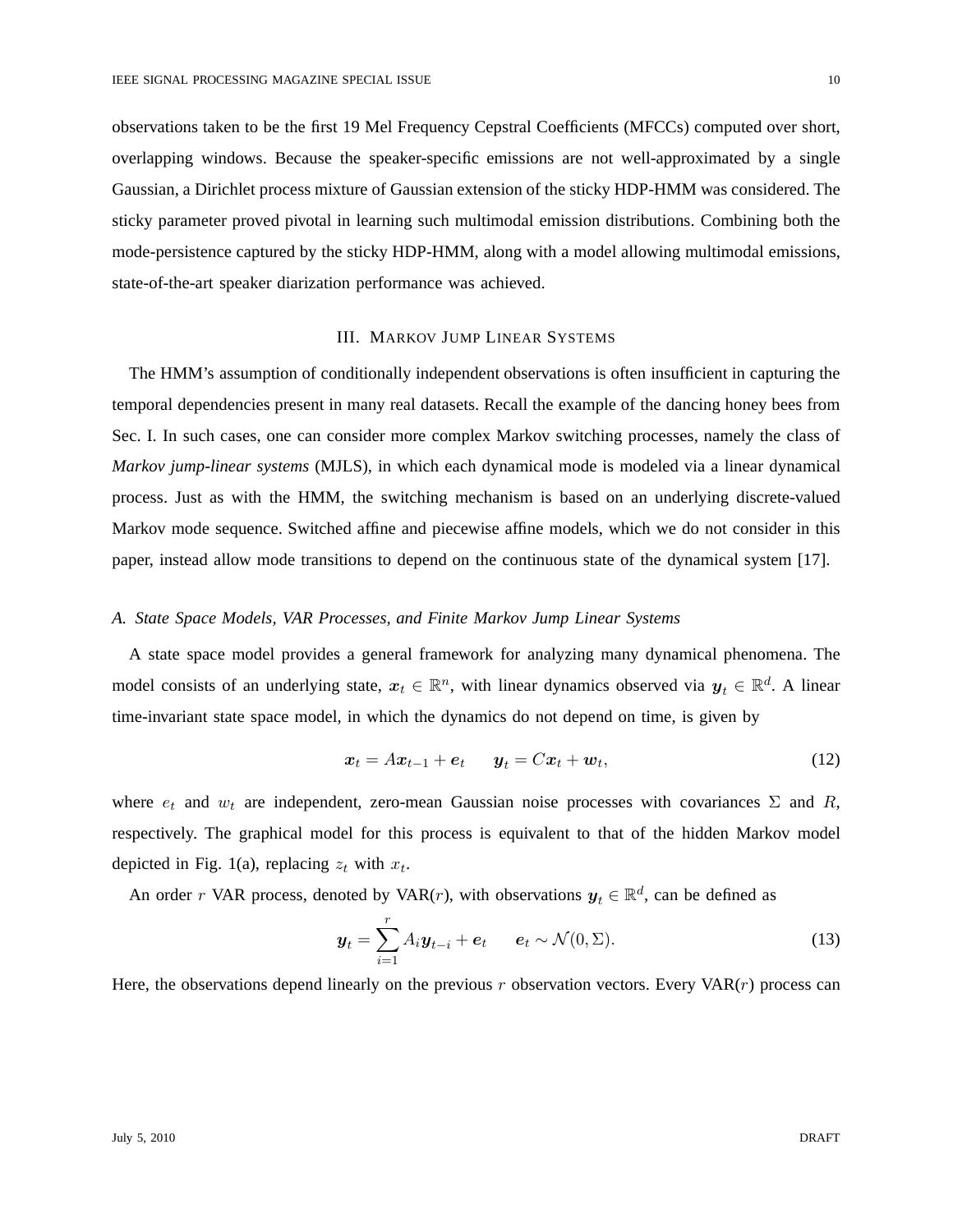be described in state space form by, for example, the following transformation:

$$
\boldsymbol{x}_t = \begin{bmatrix} A_1 & A_2 & \dots & A_r \\ I & 0 & \dots & 0 \\ \vdots & \ddots & \vdots & \vdots \\ 0 & \dots & I & 0 \end{bmatrix} \boldsymbol{x}_{t-1} + \begin{bmatrix} I \\ 0 \\ \vdots \\ 0 \end{bmatrix} \boldsymbol{e}_t \quad \boldsymbol{y}_t = \begin{bmatrix} I & 0 & \dots & 0 \end{bmatrix} \boldsymbol{x}_t.
$$
 (14)

On the other hand, not every state space model may be expressed as a  $VAR(r)$  process for finite r [18].

Building on the HMM of Sec. II-A, we define a *switching linear dynamical system* (SLDS) by

$$
z_t \sim \pi_{z_{t-1}}
$$
  

$$
\boldsymbol{x}_t = A^{(z_t)} \boldsymbol{x}_{t-1} + \boldsymbol{e}_t(z_t) \quad \boldsymbol{y}_t = C \boldsymbol{x}_t + \boldsymbol{w}_t,
$$
 (15)

Here, we assume the process noise  $e_t(z_t) \sim \mathcal{N}(0, \Sigma^{(z_t)})$  is mode-specific, while the measurement mechanism is not. This assumption could be modified to allow for both a mode-specific measurement matrix  $C^{(z_t)}$  and noise  $w_t(z_t) \sim \mathcal{N}(0, R^{(z_t)})$ . However, such a choice is not always necessary nor appropriate for certain applications, and can have implications on the identifiability of the model. We similarly define a *switching* VAR(r) process by

$$
z_t \sim \pi_{z_{t-1}}
$$
  

$$
\mathbf{y}_t = \sum_{i=1}^r A_i^{(z_t)} \mathbf{y}_{t-i} + \mathbf{e}_t(z_t).
$$
 (16)

Both the SLDS and the switching VAR process are contained within the class of MJLS, with graphical model representations shown in Fig.  $1(b)-(c)$ . Compare to that of the HMM in Fig.  $1(a)$ .

# *B. HDP-AR-HMM and HDP-SLDS*

In the formulations of the MJLS of Sec. III, it was assumed that the number of dynamical modes was known. However, it is often desirable to relax this assumption in order to provide more modeling flexibility. It has been shown that in such cases, the sticky HDP-HMM can be extended as a Bayesian nonparametric approach to learning both SLDS and switching VAR processes [19], [20]. Specifically, the transition distributions are defined just as in the sticky HDP-HMM. However, instead of independent observations, each mode now has conditionally linear dynamics. The generative processes for the resulting *HDP-AR-HMM* and *HDP-SLDS* are summarized as follows, with an example HDP-AR-HMM observation sequence depicted in Fig. 4(d):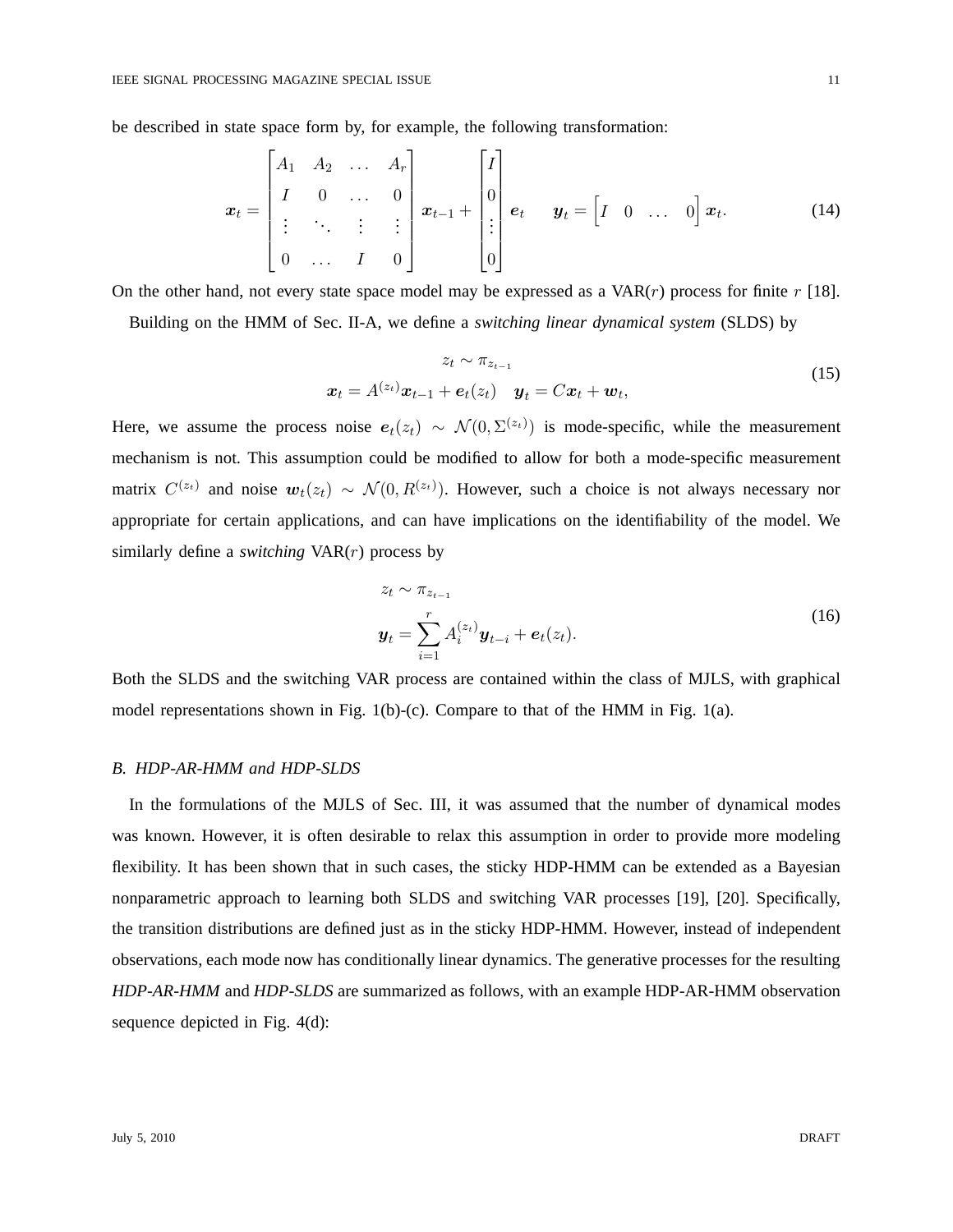|               | HDP-AR-HMM                                                                                                      | <b>HDP-SLDS</b>                                              |      |
|---------------|-----------------------------------------------------------------------------------------------------------------|--------------------------------------------------------------|------|
| Mode dynamics | $z_t \sim \pi_{z_{t-1}}$                                                                                        | $z_t \sim \pi_{z_{t-1}}$                                     | (17) |
|               | Observation dynamics $y_t = \sum_{i=1}^r A_i^{(z_t)} y_{t-i} + e_t(z_t)   x_t = A^{(z_t)} x_{t-1} + e_t(z_t)  $ |                                                              |      |
|               |                                                                                                                 | l $\boldsymbol{y}_t = C \boldsymbol{x}_t + \boldsymbol{w}_t$ |      |

Here,  $\pi_j$  is as defined in Eq. (10). The issue, then, is in determining an appropriate prior on the dynamic parameters. In [19], a conjugate matrix-normal inverse-Wishart (MNIW) prior [21] was proposed for the dynamic parameters  $\{A^{(k)}, \Sigma^{(k)}\}$  in the case of the HDP-SLDS, and  $\{A_1^{(k)}\}$  $\{A_1^{(k)}, \ldots, A_r^{(k)}, \Sigma^{(k)}\}$  for the HDP-AR-HMM. The HDP-SLDS additionally assumes an inverse-Wishart prior on the measurement noise  $R$ ; however, the measurement matrix,  $C$ , is fixed for reasons of identifiability. The MNIW prior assumes knowledge of either the autoregressive order  $r$ , or the underlying state dimension  $n$ , of the switching VAR process or SLDS, respectively. Alternatively, Fox et. al. [20] explore an automatic relevance determination (ARD) sparsity-inducing prior [22]–[24] as a means of learning MJLS with variable order structure. The ARD prior penalizes non-zero components of the model through a zero-mean Gaussian prior with gammadistributed precision. In the context of the HDP-AR-HMM and HDP-SLDS, a maximal autoregressive order or SLDS state dimension is assumed. Then, a structured version of the ARD prior is employed so as to drive entire VAR lag blocks  $A_i^{(k)}$  $i^{(k)}$  or columns of the SLDS matrix  $A^{(k)}$  to zero, allowing one to infer non-dynamical components of a given dynamical mode.

The previous work of Fox et al. [8] considered a related, yet simpler formulation for modeling a maneuvering target as a fixed LDS driven by a switching exogenous input. Since the number of maneuver modes was assumed unknown, the exogenous input was taken to be the emissions of a HDP-HMM. This work can be viewed as an extension of the work by Caron et. al. [25] in which the exogenous input was an independent noise process generated from a DP mixture model. The HDP-SLDS of [19] is a departure from these works since the dynamic parameters themselves change with the mode, providing a much more expressive model.

In [19], the utility of the HDP-SLDS and HDP-AR-HMM was demonstrated on two different problems: detecting changes in the volatility of the IBOVESPA stock index, and segmenting sequences of honey bee dances. The dynamics underlying both of these data sets appear to be quite complex, yet can be described by repeated returns to simpler dynamical models, and as such have been modeled with Markov switching processes [26], [27]. Without pre-specifying domain-specific knowledge, and instead simply relying on a set of observations along with weakly informative hyperprior settings, the HDP-SLDS and HDP-AR-HMM were able to discover the underlying structure of the data with performance competitive with these alternative methods, and consistent with domain expert analysis.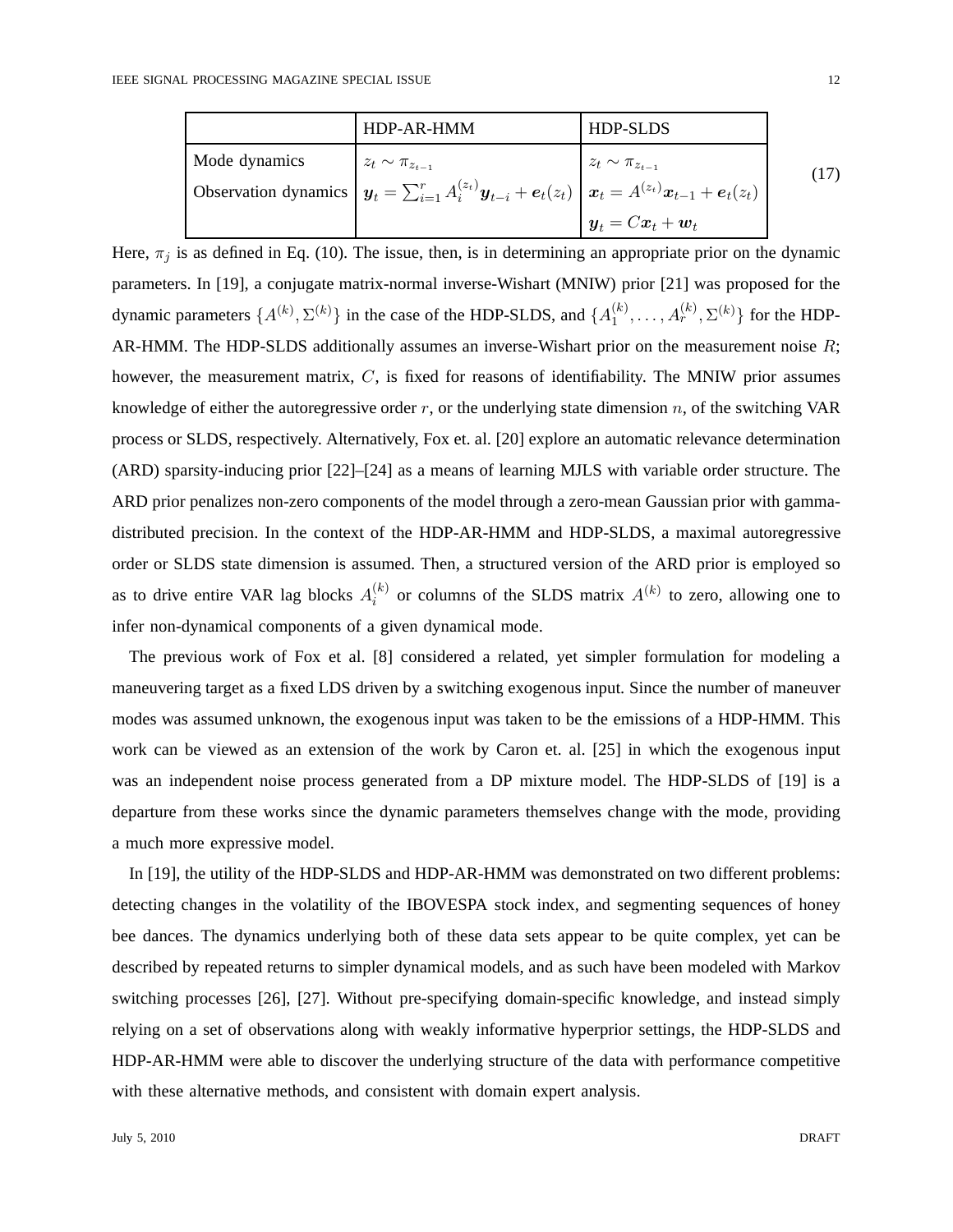# IV. MULTIPLE RELATED TIME SERIES

In many applications, one would like to discover and model dynamical behaviors which are shared among several related time series. By jointly modeling such time series, one can improve parameter estimates, especially in the case of limited data, and find interesting structure in the relationships between the time series. Assuming that each of these time series is modeled via a Markov switching process, our Bayesian nonparametric approach envisions a large *library* of behaviors, with each time series or *object* exhibiting a subset of these behaviors. We aim to allow flexibility in the number of total and sequencespecific behaviors, while encouraging objects to share similar subsets of the behavior library. Additionally, a key aspect of a flexible model for relating time series is to allow the objects to switch between behaviors in different manners (e.g., even if two people both exhibit *running* and *walking* behaviors, they might alternate between these dynamical modes at different frequencies).

One could imagine a Bayesian nonparametric approach based on tying together multiple time series under the HDP prior outlined in Sec. II-B. However, such a formulation assumes that all time series share the same set of behaviors, and switch among them in exactly the same manner. Alternatively, Fox et. al. [28] consider a featural representation, and show the utility of an alternative family of priors based on the *beta process* [29], [30].

# *A. Finite Feature Models of Markov Switching Processes*

Assume we have a finite collection of *behaviors*  $\{\theta_1, \dots, \theta_K\}$  that are shared in an unknown manner among N objects. One can represent the set of behaviors each object exhibits via an associated list of *features*. A standard featural representation for describing the N objects employs an  $N \times K$  binary matrix  $F = \{f_{ik}\}\$ . Setting  $f_{ik} = 1$  implies that object i exhibits feature k for some  $t \in \{1, \ldots, T_i\}$ , where  $T_i$  is the length of the  $i^{th}$  time series. To discover the structure of behavior sharing (i.e., the feature matrix), one takes the feature vector  $f_i = [f_{i1}, \ldots, f_{iK}]$  to be *random*. Assuming each feature is treated independently, this necessitates defining a feature inclusion probability  $\omega_k$  for each feature k. Within a Bayesian framework, these probabilities are given a prior that is then informed by the data to provide a posterior distribution on feature inclusion probabilities. For example, one could consider the finite Bayesian feature model of [31] that assumes

$$
\omega_k \sim \text{Beta}\left(\frac{\alpha}{K}, 1\right)
$$
  

$$
f_{ik} \mid \omega_k \sim \text{Bernoulli}(\omega_k).
$$
 (18)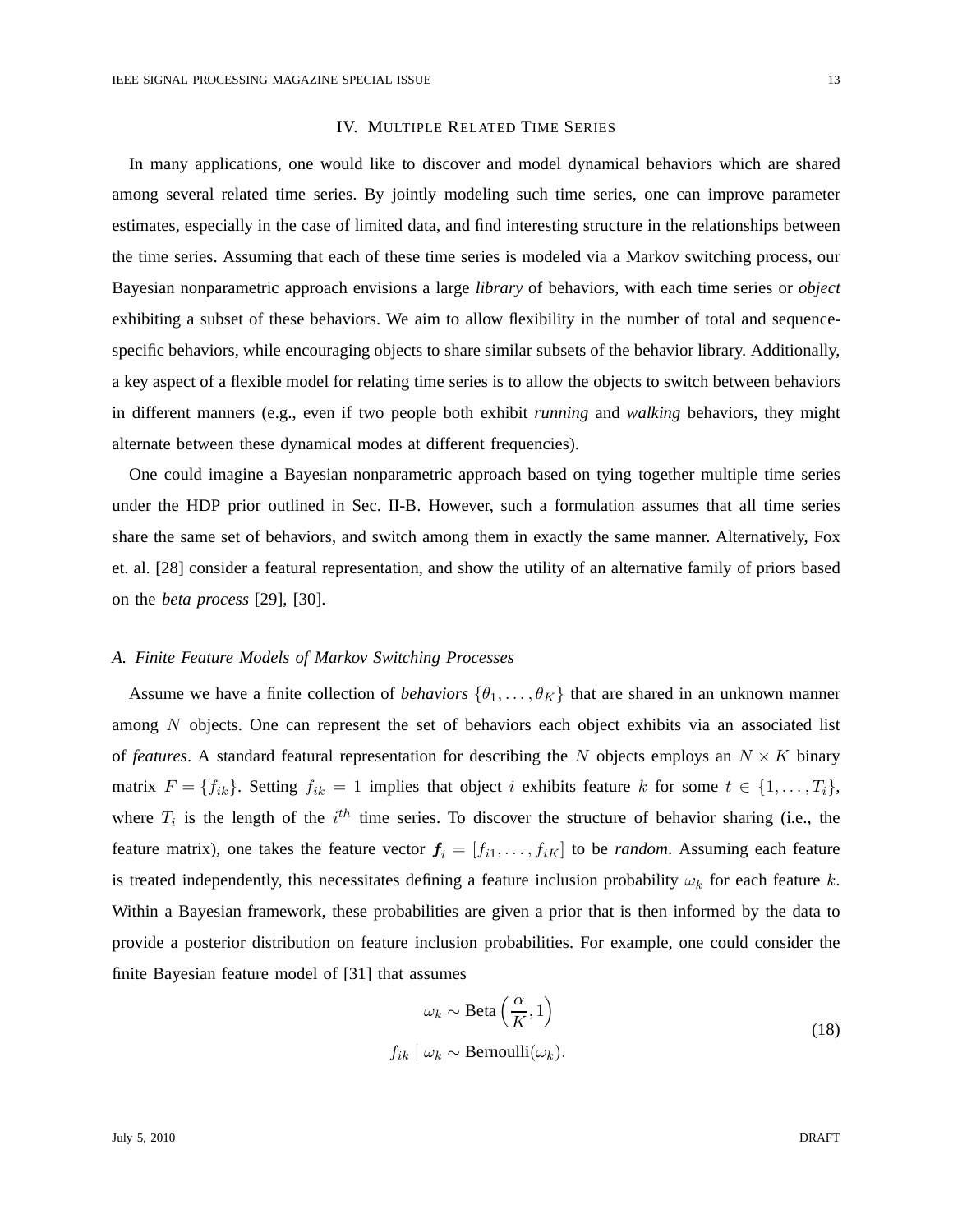Beta random variables  $\omega_k \in (0,1)$ , and can thus be thought of as defining coin-tossing probabilities. The resulting biased coin is then tossed to define whether  $f_{ik}$  is 0 or 1 (i.e., the outcome of a Bernoulli trial). Because each feature is generated independently, and a Beta $(a, b)$  random variable has mean  $a/(a + b)$ , the expected number of active features in an  $N \times K$  matrix is  $N\alpha/(\alpha/K + 1) < N\alpha$ .

A hierarchical Bayesian featural model also requires priors for behavior parameters  $\theta_k$ , and the process by which each object switches among its selected behaviors. In the case of Markov switching processes, this switching mechanism is governed by the transition distributions of object i,  $\pi_i^{(i)}$  $j^{(i)}$ . As an example of such a model, imagine that each of the  $N$  objects is described by a switching VAR process (see Sec. III) that moves among some subset of  $K$  possible dynamical modes. Each of the VAR process parameters  $\theta_k = \{A_k, \Sigma_k\}$  describes a unique behavior. The feature vector  $f_i$  constrains the transitions of object i to solely be between the selected subset of the K possible VAR processes by forcing  $\pi_{jk}^{(i)} = 0$  for all k such that  $f_{ik} = 0$ . One natural construction places Dirichlet priors on the transition distributions, and some prior  $H$  (e.g., a MNIW) on the behavior parameters. Then,

$$
\pi_j^{(i)} \mid \mathbf{f}_i, \gamma, \kappa \sim \text{Dir}([\gamma, \dots, \gamma, \gamma + \kappa, \gamma, \dots, \gamma] \otimes \mathbf{f}_i) \qquad \theta_k \sim H,\tag{19}
$$

where ⊗ denotes the element-wise, or Hadamard, vector product. Let  $\mathbf{y}_t^{(i)}$  $t^{(i)}$  represent the observation vector of the  $i^{th}$  object at time t, and  $z_t^{(i)}$  $t_t^{(t)}$  the latent behavior mode. Assuming an order r switching VAR process, the dynamics of the  $i^{th}$  object are described by the following generative process:

$$
z_t^{(i)} \mid z_{t-1}^{(i)} \sim \pi_{z_{t-1}^{(i)}}^{(i)} \tag{20}
$$

$$
\mathbf{y}_{t}^{(i)} = \sum_{j=1}^{r} A_{j,z_{t}^{(i)}} \mathbf{y}_{t-j}^{(i)} + \mathbf{e}_{t}^{(i)}(z_{t}^{(i)}) \triangleq \mathbf{A}_{z_{t}^{(i)}} \tilde{\mathbf{y}}_{t}^{(i)} + \mathbf{e}_{t}^{(i)}(z_{t}^{(i)}),
$$
(21)

where  $e_t^{(i)}$  $\mathcal{L}_t^{(i)}(k) \sim \mathcal{N}(0, \Sigma_k)$ ,  $\boldsymbol{A}_k = \begin{bmatrix} A_{1,k} & \dots & A_{r,k} \end{bmatrix}$ , and  $\tilde{\mathbf{y}}_t^{(i)} = \begin{bmatrix} \mathbf{y}_{t-1}^{(i)^T} \end{bmatrix}$  $\begin{array}{ccc} (i)^T & \ldots & \mathbf{y}_{t-r}^{(i)^T} \end{array}$  $\binom{i}{t-r}^T$ . The standard HMM with Gaussian emissions arises as a special case of this model when  $A_k = 0$  for all k.

## *B. A Bayesian Nonparametric Featural Model Utilizing Beta and Bernoulli Processes*

Following the theme of Sec. II-B and Sec. III-B, it is often desirable to consider a Bayesian nonparametric featural model that relaxes the assumption that the number of features is known or bounded. Such a featural model seeks to allow for infinitely many features, while encouraging a sparse, finite representation. Just as the Dirichlet process provides a useful Bayesian nonparametric prior in clustering applications (i.e., when each observation is associated with a single parameter  $\theta_k$ ), it has been shown that a stochastic process known as the *beta process* is useful in Bayesian nonparametric featural models (i.e., when each observation is associated with a subset of parameters) [30].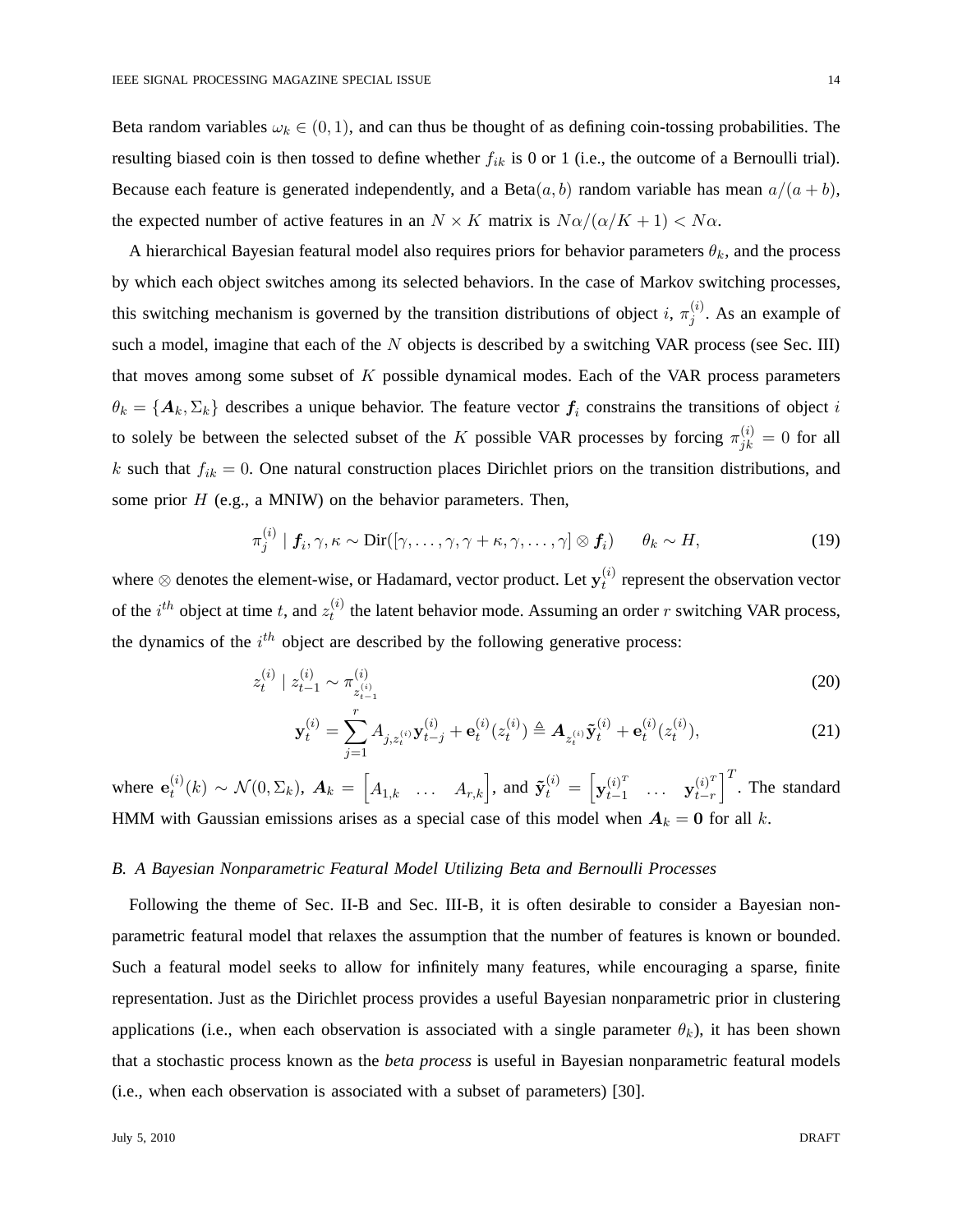The beta process is a special case of a general class of stochastic processes known as *completely random measures* [32]. A completely random measure  $G$  is defined such that for any disjoint sets  $A_1$  and  $A_2$ , the corresponding random measures  $G(A_1)$  and  $G(A_2)$  are independent. This idea generalizes the family of *independent increments processes* on the real line. All completely random measures (up to a deterministic component) can be constructed from realizations of a nonhomogenous Poisson process [32]. Specifically, a Poisson rate measure  $\eta$  is defined on a product space  $\Theta \otimes \mathbb{R}$ , and a draw from the specified Poisson process yields a collection of points  $\{\theta_j, \omega_j\}$  that can be used to define a completely random measure:

$$
G = \sum_{j=1}^{\infty} \omega_j \delta_{\theta_j}.
$$
 (22)

This construction assumes  $\eta$  has infinite mass, yielding the countably infinite collection of points from the Poisson process. From Eq. (22), we see that completely random measures are discrete. Letting the rate measure be defined as a product of a base measure  $G_0$  and an improper gamma distribution:

$$
\eta(d\theta, d\omega) = cp^{-1}e^{-cp}dpG_0(d\theta),\tag{23}
$$

with  $c > 0$ , gives rise to completely random measures  $G \sim GP(c, G_0)$ , where GP denotes a *gamma process*. Normalizing G yields draws from a Dirichlet process  $DP(\alpha, G_0/\alpha)$ , with  $\alpha = G_0(\Theta)^3$ .

Now consider a rate measure defined as the product of a base measure  $B_0$ , with total mass  $B_0(\Theta) = \alpha$ , and an improper beta distribution on the product space  $\Theta \otimes [0, 1]$ :

$$
\nu(d\omega, d\theta) = c\omega^{-1}(1-\omega)^{c-1}d\omega B_0(d\theta).
$$
\n(24)

where, once again,  $c > 0$ . The resulting completely random measure is known as the *beta process* with draws denoted by  $B \sim BP(c, B_0)$ . Note that using this construction, the weights  $\omega_k$  of the atoms in B lie in the interval  $(0, 1)$ . Since  $\eta$  is  $\sigma$ -finite, Campbell's theorem [33] guarantees that for  $\alpha$  finite, B has finite expected measure. The characteristics of this process define desirable traits for a Bayesian nonparametric featural model: we have a countably infinite collection of coin-tossing probabilities (one for each of our infinite number of features), but only a sparse, finite subset are active in any realization.

The beta process is conjugate to a class of *Bernoulli processes* [30], denoted by  $BeP(B)$ , which provide our sought-for featural representation. A realization  $X_i \sim \text{BeP}(B)$ , with B an atomic measure,

<sup>&</sup>lt;sup>3</sup>Random *probability* measures G are necessarily not completely random since the random variables  $G(A_1)$  and  $G(A_2)$  for disjoint sets  $A_1$  and  $A_2$  are dependent due to the normalization constraint.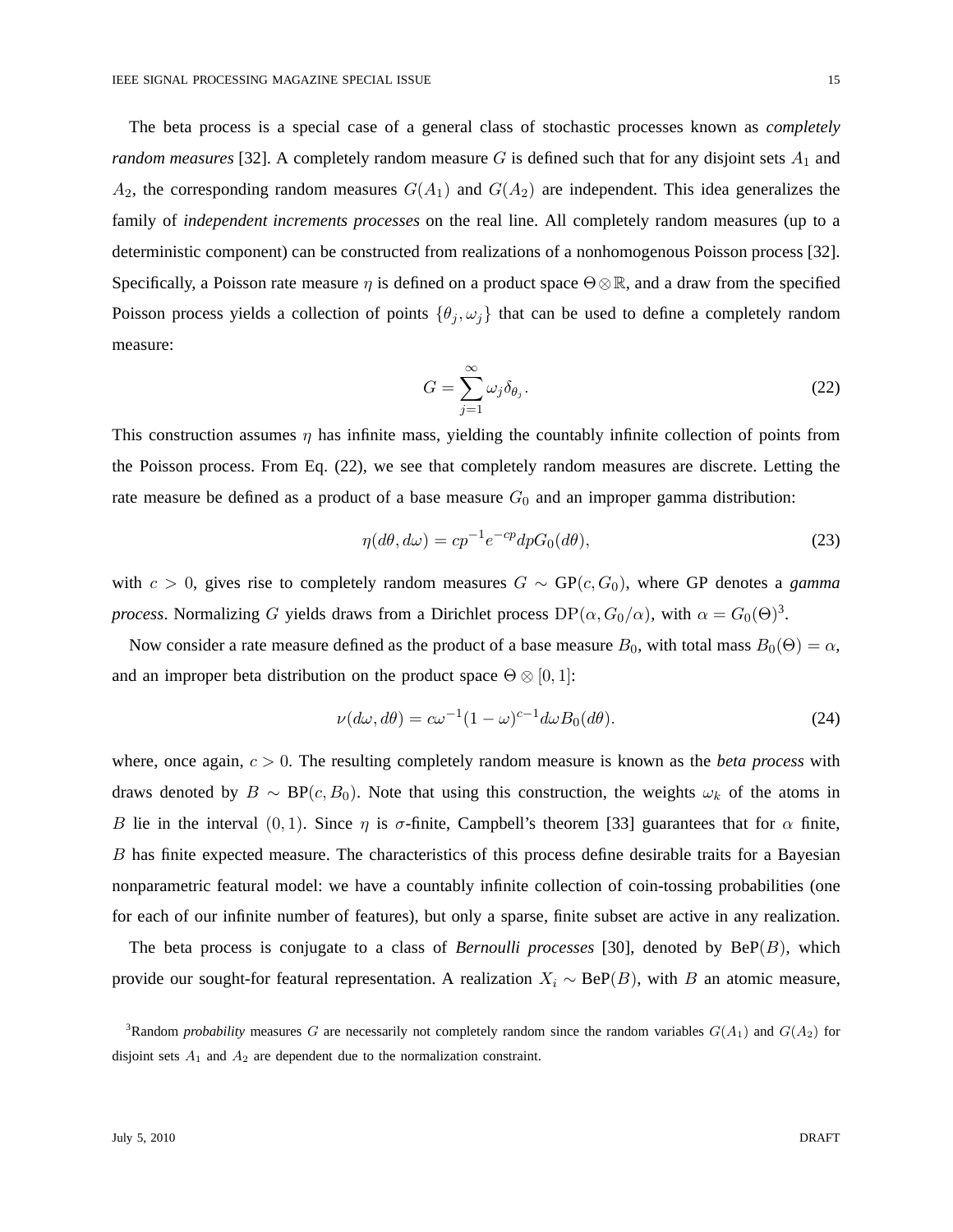is a collection of unit mass atoms on  $\Theta$  located at some subset of the atoms in B. In particular,

$$
f_{ik} \sim \text{Bernoulli}(\omega_k) \tag{25}
$$

is sampled independently for each atom  $\theta_k$  in B, and then  $X_i = \sum_k f_{ik} \delta_{\theta_k}$ . In many applications, we interpret the atom locations  $\theta_k$  as a shared set of global features. A Bernoulli process realization  $X_i$  then determines the subset of features allocated to object i:

$$
B | B_0, c \sim \text{BP}(c, B_0)
$$
  

$$
X_i | B \sim \text{BeP}(B), \quad i = 1, ..., N.
$$
 (26)

Computationally, Bernoulli process realizations  $X_i$  are often summarized by an infinite vector of binary indicator variables  $f_i = [f_{i1}, f_{i2}, \ldots]$ , where  $f_{ik} = 1$  if and only if object i exhibits feature k. Using the beta process measure  $B$  to tie together the feature vectors encourages them to share similar features while allowing object-specific variability.

As shown by Thibaux and Jordan [30], marginalizing over the latent beta process measure B, and taking  $c = 1$ , induces a predictive distribution on feature indicators known as the Indian buffet process (IBP) [31]. The IBP is a culinary metaphor inspired by the Chinese restaurant process of Eq. (7), which is itself the predictive distribution on partitions induced by the Dirichlet process. The Indian buffet consists of an infinitely long buffet line of dishes, or features. The first arriving customer, or object, chooses Poisson( $\alpha$ ) dishes. Each subsequent customer i selects a previously tasted dish k with probability  $m_k/i$ proportional to the number of previous customers  $m_k$  to sample it, and also samples Poisson( $\alpha/i$ ) new dishes. The feature matrix associated with a realization from an Indian buffet process is shown in Fig. 6(b).

## *C. BP-AR-HMM*

Recall the model of Sec. IV-A, in which the binary feature indicator variables  $f_{ik}$  denote whether object *i* exhibits dynamical behavior *k* for some  $t \in \{1, ..., T_i\}$ . Now, however, take  $f_i$  to be an infinite dimensional vector of feature indicators realized from the beta process featural model of Sec. IV-B. Continuing our focus on switching VAR processes, we define a *beta process autoregressive HMM* (BP-AR-HMM) [28], in which the features indicate which behaviors are utilized by each object or sequence. Considering the *feature space* (i.e., set of autoregressive parameters) and the *temporal dynamics* (i.e., set of transition distributions) as separate dimensions, one can think of the BP-AR-HMM as a spatio-temporal process comprised of a (continuous) beta process in space and discrete-time Markovian dynamics in time.

Given  $f_i$ , the  $i^{th}$  object's Markov transitions among its set of dynamic behaviors are governed by a set of *feature-constrained transition distributions*  $\boldsymbol{\pi}^{(i)} = \{\pi_k^{(i)}\}$  $\binom{v}{k}$ . In particular, motivated by the fact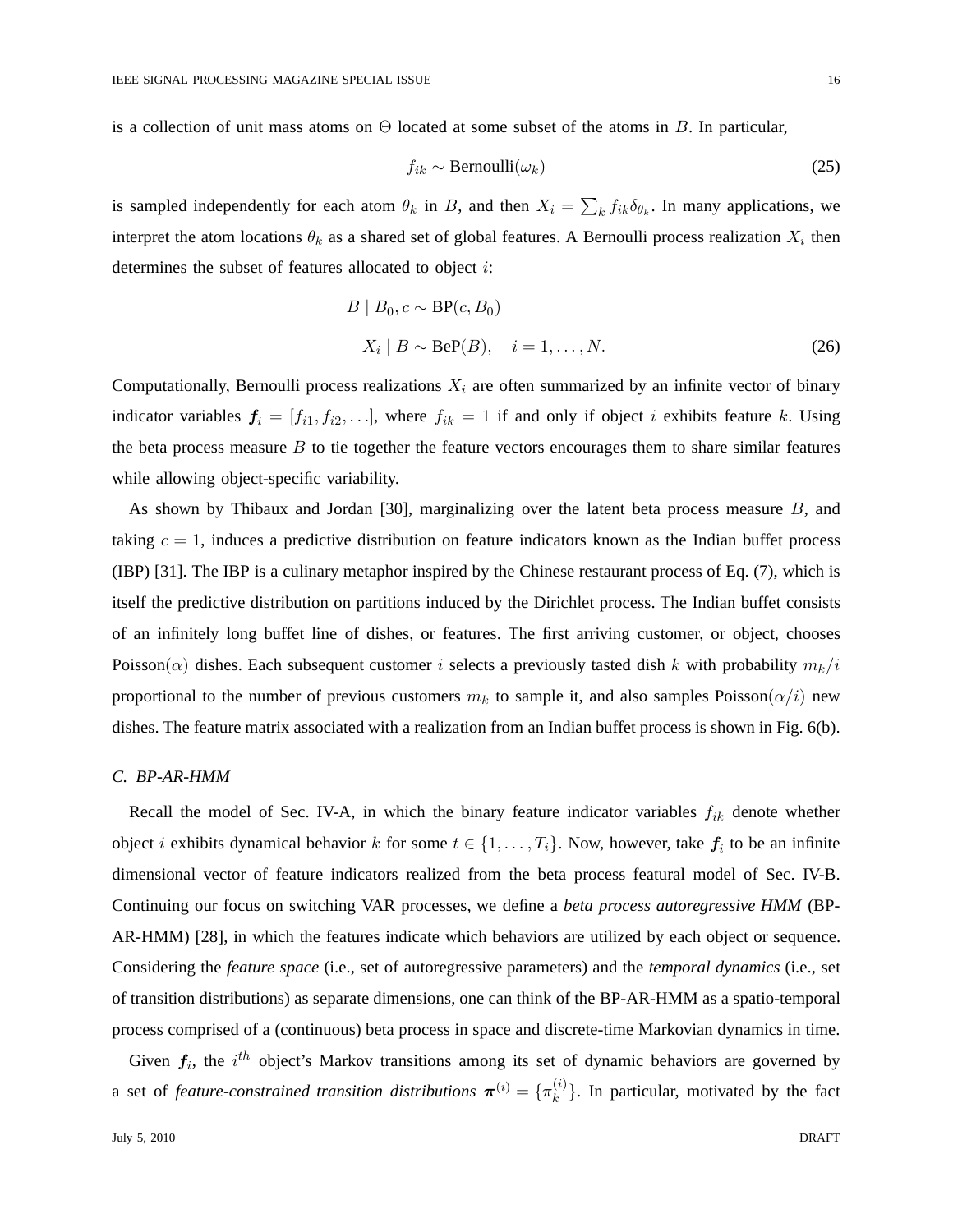

Fig. 6. (a) Graphical model of the BP-AR-HMM. The beta process distributed measure  $B \mid B_0 \sim BP(1, B_0)$  is represented by its masses  $\omega_k$  and locations  $\theta_k$ , as in Eq. (22). The features are then conditionally independent draws  $f_{ik} | \omega_k \sim \text{Bernoulli}(\omega_k)$ , and are used to define feature-constrained transition distributions  $\pi_j^{(i)} \mid f_i, \gamma, \kappa \sim \text{Dir}([\gamma, \dots, \gamma, \gamma + \kappa, \gamma, \dots] \otimes f_i)$ . The switching VAR dynamics are as in Eq. (21). (b) An example feature matrix  $F$  with elements  $f_{ik}$  for 100 objects drawn from the Indian buffet predictive distribution using  $B_0(\Theta) = \alpha = 10$ .

that Dirichlet-distributed probability mass functions can be generated via normalized gamma random variables, for each object  $i$  we define a doubly infinite collection of random variables:

$$
\eta_{jk}^{(i)} \mid \gamma, \kappa \sim \text{Gamma}(\gamma + \kappa \delta(j, k), 1), \tag{27}
$$

Using this collection of *transition variables*, denoted by  $\eta^{(i)}$ , one can define object-specific, featureconstrained transition distributions:

$$
\pi_j^{(i)} = \frac{\left[\eta_{j1}^{(i)} \quad \eta_{j2}^{(i)} \quad \dots \right] \otimes f_i}{\sum_{k|f_{ik}=1} \eta_{jk}^{(i)}}.
$$
\n(28)

This construction defines  $\pi_i^{(i)}$  $j^{(t)}$  over the full set of positive integers, but assigns positive mass only at indices k where  $f_{ik} = 1$ .

The preceding generative process can be equivalently represented via a sample  $\tilde{\pi}_i^{(i)}$  $j^{(i)}$  from a finite Dirichlet distribution of dimension  $K_i = \sum_k f_{ik}$ , containing the non-zero entries of  $\pi_j^{(i)}$  $\stackrel{(i)}{j}$ :

$$
\tilde{\pi}_j^{(i)} \mid \mathbf{f}_i, \gamma, \kappa \sim \text{Dir}([\gamma, \dots, \gamma, \gamma + \kappa, \gamma, \dots \gamma]). \tag{29}
$$

The  $\kappa$  hyperparameter places extra expected mass on the component of  $\tilde{\pi}_i^{(i)}$  $j^{(i)}$  corresponding to a selftransition  $\pi_{jj}^{(i)}$ , analogously to the sticky hyperparameter of Sec. II-B. To complete the Bayesian model specification, a conjugate matrix-normal inverse-Wishart (MNIW) prior is placed on the shared collection of dynamic parameters  $\theta_k = \{A_k, \Sigma_k\}$ . Since the dynamic parameters are shared by all time series, posterior inference of each parameter set  $\theta_k$  relies on pooling data amongst the time series that have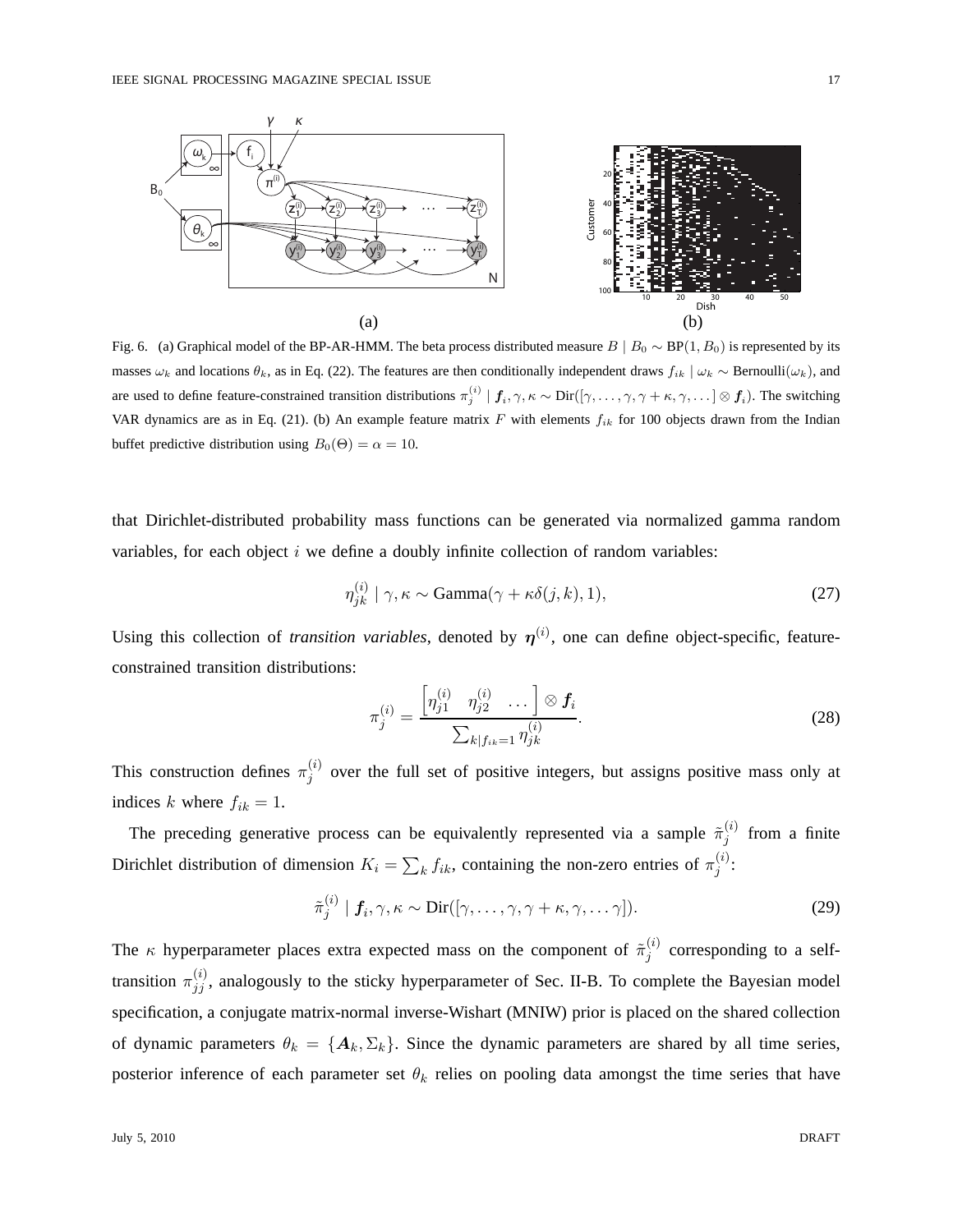$f_{ik} = 1$ . It is through this pooling of data that one may achieve more robust parameter estimates than from considering each time series individually. The resulting model is depicted in Fig. 6(a), and a collection of observation sequences is shown in Fig. 4(e).

The ability of the BP-AR-HMM to find common behaviors amongst a collection of time series was demonstrated on data from the CMU motion capture database [34]. As an illustrative example, a set of six exercise routines were examined, where each of these routines used some combination of the following motion categories: running in place, jumping jacks, arm circles, side twists, knee raises, squats, punching, up and down, two variants of toe touches, arch over, and a reach out stretch. The overall performance of the BP-AR-HMM showed a clear ability to find common motions, and provided more accurate movie frame labels than previously considered approaches [35]. Most significantly, the BP-AR-HMM provided a superior ability to discover the shared feature structure, while allowing objects to exhibit unique features.

# V. CONCLUSION

In this paper, we explored a Bayesian nonparametric approach to learning Markov switching processes. This framework requires one to make fewer assumptions about the underlying dynamics, and thereby allows the data to drive the complexity of the inferred model. We began by examining a Bayesian nonparametric HMM, the sticky HDP-HMM, that uses a hierarchical Dirichlet process prior to regularize an unbounded mode space. We then considered extensions to Markov switching processes with richer, conditionally linear dynamics, including the HDP-AR-HMM and HDP-SLDS. We concluded by considering methods for transferring knowledge among multiple related time series. We argued that a featural representation is more appropriate than a rigid global clustering, as it encourages sharing of behaviors among objects while still allowing sequence-specific variability. In this context, the beta process provides an appealing alternative to the Dirichlet process.

The models presented herein, while representing a flexible alternative to their parametric counterparts in terms of defining the set of dynamical modes, still maintain a number of limitations. First, the models assume Markovian dynamics with observations on a discrete, evenly-spaced temporal grid. Extensions to semi-Markov formulations and non-uniform grids are interesting directions for future research. Second, there is still the question of which dynamical model is appropriate for a given dataset: HMM, AR-HMM, SLDS? The fact that the models are nested (i.e., HMM  $\subset$  AR-HMM  $\subset$  SLDS) aids in this decision process—choose the simplest formulation that does not egregiously break the model assumptions. For example, the honey bee observations are clearly not independent given the dance mode so choosing an HMM is likely not going to provide desirable performance. Typically, it is useful to have domain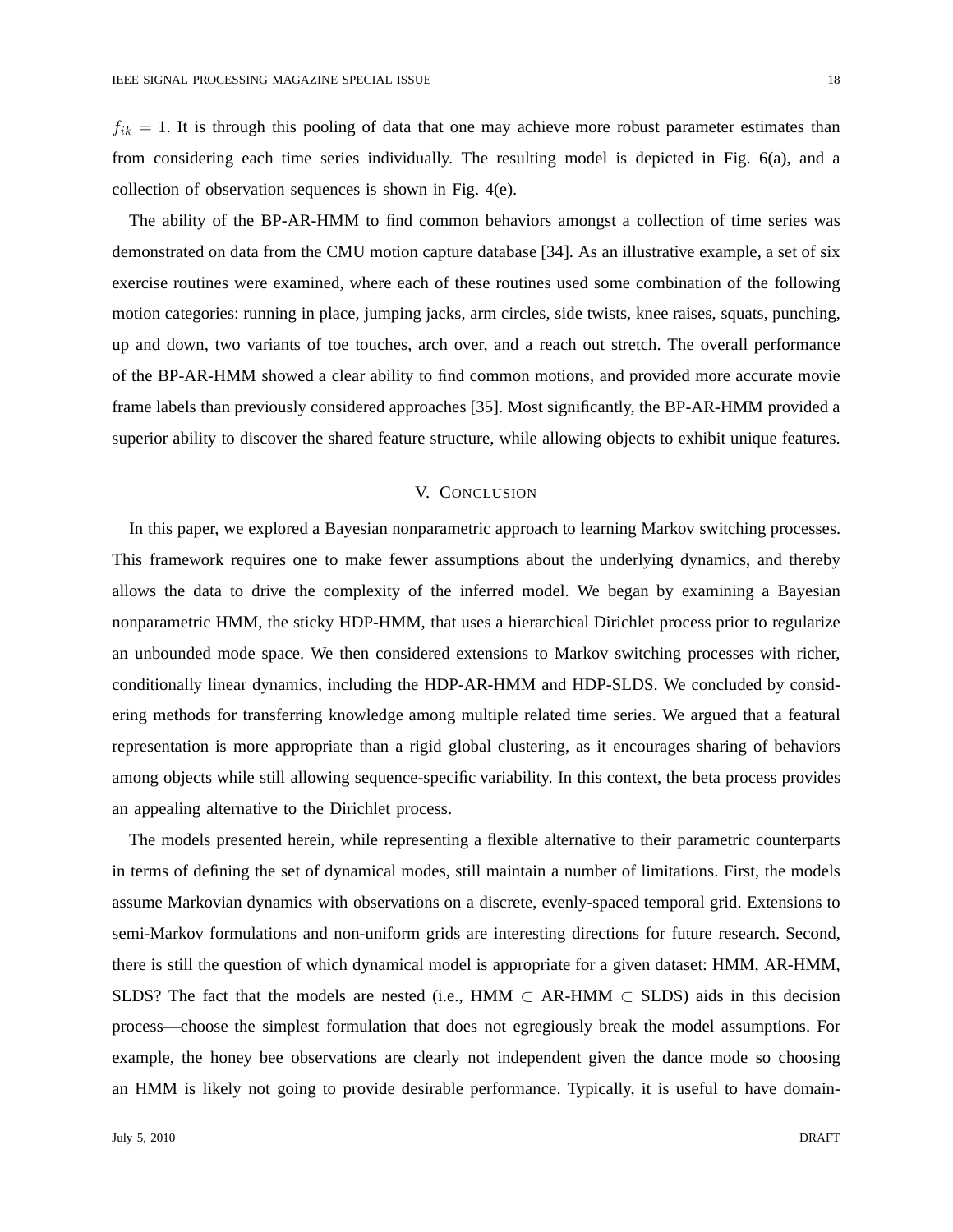specific knowledge of at least one example of a time-series segment that can be used to design the structure of individual modes in a model. Overall, however, this issue of model selection in the Bayesian nonparametric setting is an open area of research. Finally, given the Bayesian framework, the models that we have presented necessitate a choice of prior. We have found in practice that the models are relatively robust to the hyperprior settings for the concentration parameters. On the other hand, the choice of base measure tends to affect results significantly, which is typical of simpler Bayesian nonparametric models such as Dirichlet process mixtures. We have found that quasi-empirical Bayes approaches for setting the base measure tend to help push the mass of the distribution into reasonable ranges (see [36] for details).

Our focus in this paper has been the advantages of various hierarchical, nonparametric Bayesian models; detailed algorithms for learning and inference were omitted. One major advantage of the particular Bayesian nonparametric approaches explored in this paper is that they lead to *computationally efficient* methods for learning Markov switching models of unknown order. We point the interested reader to [13], [14], [19], [28] for detailed presentations of Markov chain Monte Carlo (MCMC) algorithms for inference and learning.

## **REFERENCES**

- [1] L. Rabiner, "A tutorial on hidden Markov models and selected applications in speech recognition," *Proceedings of the IEEE*, vol. 77, no. 2, pp. 257–286, 1989.
- [2] V. Pavlovi´c, J. Rehg, and J. MacCormick, "Learning switching linear models of human motion," in *Advances in Neural Information Processing Systems*, vol. 13, 2001, pp. 981–987.
- [3] L. Ren, A. Patrick, A. Efros, J. Hodgins, and J. Rehg, "A data-driven approach to quantifying natural human motion," in *SIGGRAPH*, August 2005.
- [4] C.-J. Kim, "Dynamic linear models with Markov-switching," *Journal of Econometrics*, vol. 60, pp. 1–22, 1994.
- [5] M. So, K. Lam, and W. Li, "A stochastic volatility model with Markov switching," *Journal of Business & Economic Statistics*, vol. 16, no. 2, pp. 244–253, 1998.
- [6] C. Carvalho and H. Lopes, "Simulation-based sequential analysis of Markov switching stochastic volatility models," *Computational Statistics & Data Analysis*, vol. 51, pp. 4526–4542, 9 2007.
- [7] X. Rong Li and V. Jilkov, "Survey of maneuvering target tracking. Part V: Multiple-model methods," *IEEE Transactions on Aerospace and Electronic Systems*, vol. 41, no. 4, pp. 1255–1321, 2005.
- [8] E. Fox, E. Sudderth, and A. Willsky, "Hierarchical Dirichlet processes for tracking maneuvering targets," in *Proc. International Conference on Information Fusion*, July 2007.
- [9] J. Pitman, "Combinatorial stochastic processes," U.C. Berkeley Department of Statistics, Tech. Rep. 621, 2002.
- [10] N. Hjort, C. Holmes, P. M¨uller, and S. Walker, Eds., *Bayesian Nonparametrics: Principles and Practice*. Cambridge, UK: Cambridge University Press, 2010.
- [11] J. Sethuraman, "A constructive definition of Dirichlet priors," *Statistica Sinica*, vol. 4, pp. 639–650, 1994.
- [12] D. Blackwell and J. MacQueen, "Ferguson distributions via Polya urn schemes," *The Annals of Statistics*, vol. 1, no. 2, pp. 353–355, 1973.